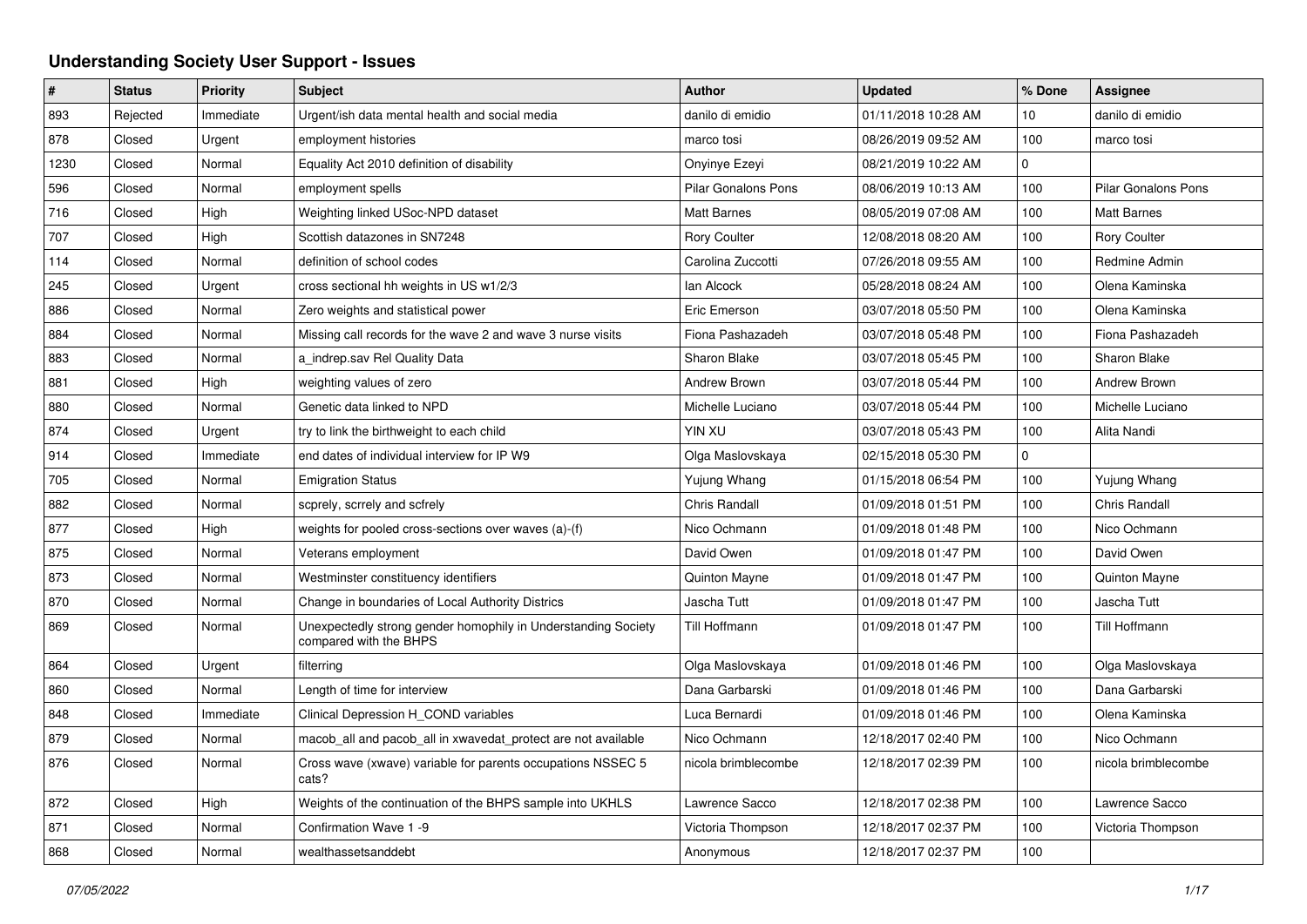| #   | <b>Status</b> | <b>Priority</b> | Subject                                                                                   | <b>Author</b>           | <b>Updated</b>      | % Done | <b>Assignee</b>         |
|-----|---------------|-----------------|-------------------------------------------------------------------------------------------|-------------------------|---------------------|--------|-------------------------|
| 867 | Closed        | Normal          | Wave 6 f hhnetinc1 set to zero rather than missing for iemb sample                        | David Leese             | 12/18/2017 02:36 PM | 100    | David Leese             |
| 866 | Closed        | High            | Stratification information                                                                | Theodora Kokosi         | 12/18/2017 02:36 PM | 100    | Theodora Kokosi         |
| 865 | Closed        | Normal          | Change in question on occupation in Questionnaire in 2005 and<br>2006                     | Glenna Nightingale      | 12/18/2017 02:36 PM | 100    | Glenna Nightingale      |
| 862 | Closed        | Normal          | interviewer identification numbers                                                        | Dana Garbarski          | 12/18/2017 02:35 PM | 100    | Dana Garbarski          |
| 861 | Closed        | Normal          | number of questions respondents are asked                                                 | Dana Garbarski          | 12/18/2017 02:35 PM | 100    | Dana Garbarski          |
| 859 | Closed        | Urgent          | Adoption status                                                                           | Andrew Brown            | 12/18/2017 02:34 PM | 100    | Andrew Brown            |
| 852 | Closed        | High            | Empstat / employment history                                                              | <b>Emily McDool</b>     | 12/18/2017 02:34 PM | 100    | Emily McDool            |
| 849 | Closed        | Normal          | universe of indall files in BHPS UKHLS                                                    | Yujung Whang            | 12/18/2017 02:33 PM | 100    | Yujung Whang            |
| 863 | Closed        | Normal          | People living in Multi-generational homes in the UK                                       | Charlotte Pierzchniak   | 11/20/2017 02:55 PM | 100    | Charlotte Pierzchniak   |
| 858 | Closed        | Urgent          | Date of Birth variables                                                                   | Elena Pupaza            | 11/20/2017 02:52 PM | 100    | Elena Pupaza            |
| 856 | Closed        | Urgent          | how to deal with contradictory records                                                    | Min Zhang               | 11/20/2017 02:51 PM | 100    | Min Zhang               |
| 853 | Closed        | Normal          | Self-esteem measure in Youth Questionnaire                                                | Andrew Brown            | 11/20/2017 02:51 PM | 100    | Andrew Brown            |
| 851 | Closed        | Normal          | Components of net monthly income                                                          | <b>Oliver Southwick</b> | 11/20/2017 02:50 PM | 100    | <b>Oliver Southwick</b> |
| 857 | Closed        | High            | Merging datasets                                                                          | Nasima Akhter           | 10/30/2017 03:47 PM | 100    | Nasima Akhter           |
| 855 | Closed        | Urgent          | Drinking variables in wave 2, adult self-completion                                       | Min Zhang               | 10/30/2017 03:46 PM | 100    | Min Zhang               |
| 854 | Closed        | Normal          | Ethnicity and Socio-economic group - inapplicable data                                    | Helena Dare-Edwards     | 10/30/2017 03:46 PM | 100    | Helena Dare-Edwards     |
| 842 | Closed        | High            | Marital status variable - mistat                                                          | <b>Charlotte Edney</b>  | 10/30/2017 03:44 PM | 100    | Charlotte Edney         |
| 850 | Closed        | Normal          | Non-overlapping data query (waves a to c)                                                 | Emma Bridger            | 10/16/2017 04:28 PM | 100    | Emma Bridger            |
| 847 | Closed        | Urgent          | Complex samples suite in SPSS                                                             | Carla Ayrton            | 10/16/2017 04:27 PM | 100    | Carla Ayrton            |
| 846 | Closed        | Normal          | BHPS job history file                                                                     | Yujung Whang            | 10/16/2017 04:27 PM | 100    | Yujung Whang            |
| 845 | Closed        | Urgent          | Linkage of Understanding Society to Hospital Episodes Statistics                          | Alex Turner             | 10/16/2017 04:26 PM | 100    | Alex Turner             |
| 844 | Closed        | Normal          | BHPS inverview translation                                                                | Yujung Whang            | 10/16/2017 04:26 PM | 100    | Yujung Whang            |
| 841 | Closed        | Normal          | Genetics and diagnosis data                                                               | Naaheed Mukadam         | 10/16/2017 04:26 PM | 100    | Naaheed Mukadam         |
| 839 | Closed        | Normal          | Pooling data from all waves, 1-6, using all subsamples of USoc<br>(GPS, EMBS, BHPS, IEMB) | Nico Ochmann            | 10/16/2017 04:25 PM | 100    | Nico Ochmann            |
| 838 | Closed        | Normal          | dietary fat intake                                                                        | Karoline Kuchenbaecker  | 10/16/2017 04:25 PM | 100    | Karoline Kuchenbaecker  |
| 837 | Closed        | Urgent          | Industrial Injury Disability Benefit - who is asked                                       | <b>Ray Storry</b>       | 10/16/2017 04:25 PM | 100    | <b>Ray Storry</b>       |
| 825 | Closed        | Urgent          | BHPS weights for BHPS components in UKHLS wave 6                                          | Sook Kim                | 10/16/2017 04:24 PM | 100    | Sook Kim                |
| 843 | Closed        | Normal          | w_englang is not part of xwavedat, but available for wave a, e, f                         | Nico Ochmann            | 09/22/2017 03:13 PM | 100    | Nico Ochmann            |
| 835 | Closed        | Normal          | Individuals falling out of the survey                                                     | Oliver Southwick        | 09/22/2017 03:11 PM | 100    | Oliver Southwick        |
| 833 | Closed        | Normal          | How is monthly labour income (w_fimnlabgrs_dv) derived?                                   | Peter Spittal           | 09/22/2017 03:10 PM | 100    | Peter Spittal           |
| 827 | Closed        | Normal          | Lone parent flag nonepar_dv definition                                                    | Oliver Southwick        | 09/22/2017 03:10 PM | 100    | Oliver Southwick        |
| 818 | Closed        | Normal          | Exact numbers of children                                                                 | Elisa Himbert           | 09/22/2017 03:09 PM | 100    | Elisa Himbert           |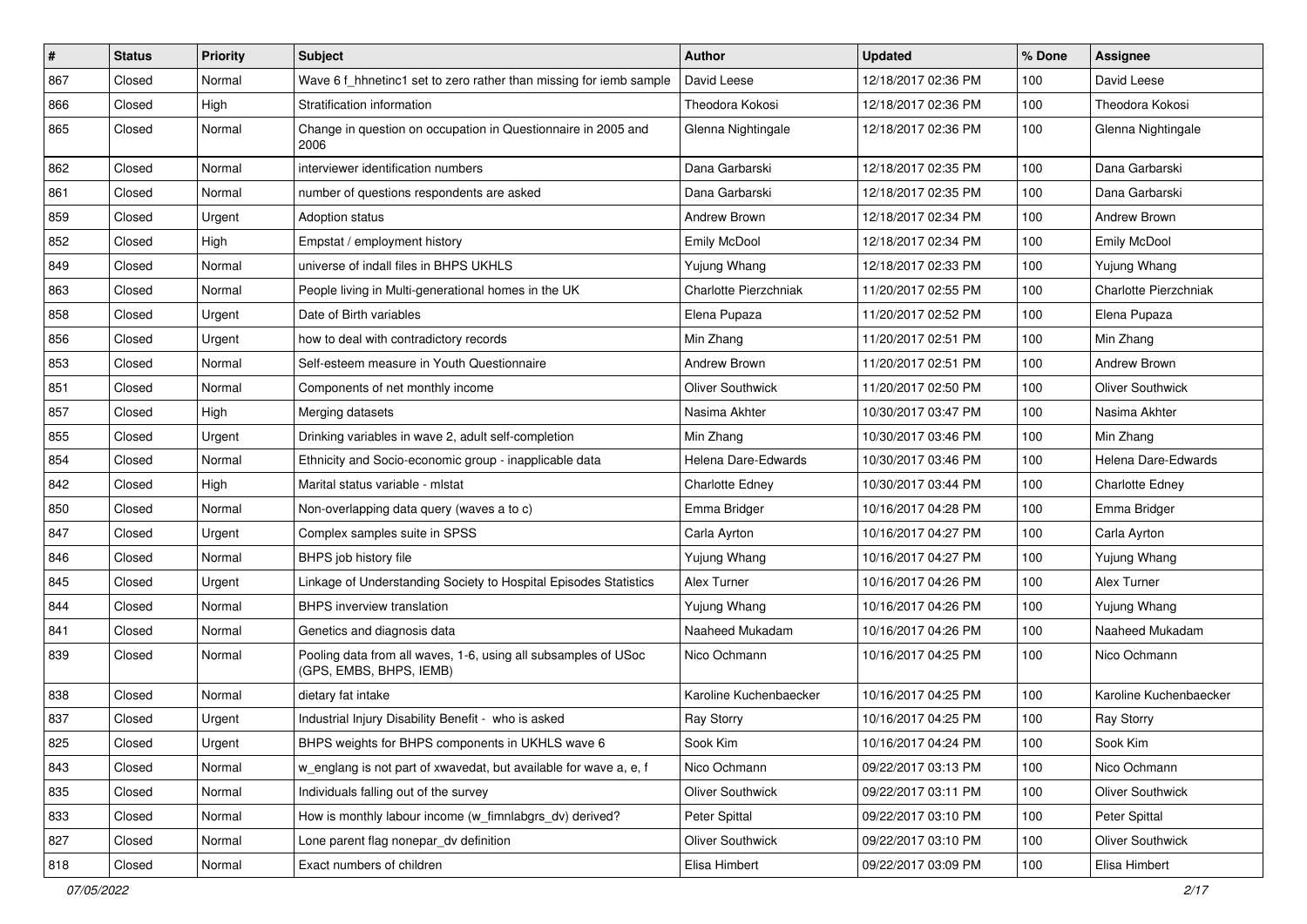| $\sharp$ | <b>Status</b> | <b>Priority</b> | Subject                                                                                    | Author                     | <b>Updated</b>      | % Done | <b>Assignee</b>               |
|----------|---------------|-----------------|--------------------------------------------------------------------------------------------|----------------------------|---------------------|--------|-------------------------------|
| 834      | Closed        | Normal          | Existence of siblings                                                                      | Lea Samek                  | 09/14/2017 05:28 PM | 100    | Lea Samek                     |
| 832      | Closed        | Normal          | age and ethnicity of participants                                                          | Naaheed Mukadam            | 09/14/2017 05:28 PM | 100    | Naaheed Mukadam               |
| 831      | Closed        | High            | Care recipient                                                                             | Lea Samek                  | 09/14/2017 05:27 PM | 100    | Lea Samek                     |
| 824      | Closed        | Normal          | Question on individual saving                                                              | Lucyna Gornicka            | 09/14/2017 05:27 PM | 100    | Lucyna Gornicka               |
| 823      | Closed        | High            | <b>BHPS Weights</b>                                                                        | Liviu Nafornita            | 09/14/2017 05:26 PM | 100    | Liviu Nafornita               |
| 821      | Closed        | Normal          | Surveying methods of tracking separated parents                                            | Charlotte Edney            | 09/14/2017 05:26 PM | 100    | Charlotte Edney               |
| 820      | Closed        | Normal          | Longitudinal vs cross-sectional weight choice                                              | <b>Oliver Southwick</b>    | 09/14/2017 05:25 PM | 100    | Oliver Southwick              |
| 816      | Closed        | Normal          | Identifying youth Questionnaire respondents who are adopted                                | Andrew Brown               | 09/14/2017 05:25 PM | 100    | Andrew Brown                  |
| 840      | Closed        | Normal          | Labels on service use                                                                      | <b>Ray Storry</b>          | 09/11/2017 10:58 AM | 100    | <b>Ray Storry</b>             |
| 829      | Closed        | Urgent          | What is the difference between qualoc_dv from xwavedat and<br>qualoc from wave a,b,c,d,e,f | Nico Ochmann               | 09/11/2017 10:57 AM | 100    | Nico Ochmann                  |
| 826      | Closed        | Normal          | transformed HH income measure?                                                             | Seok Woo Kwon              | 09/05/2017 11:23 AM | 100    | Seok Woo Kwon                 |
| 819      | Closed        | Urgent          | Gender identity                                                                            | Manuela Barreto            | 08/30/2017 09:53 AM | 100    | Manuela Barreto               |
| 817      | Closed        | Normal          | Satisfaction questions wave 3 - missing C_FF_LIFESATW3 variable                            | Daniel Malocco             | 08/30/2017 09:52 AM | 100    | Daniel Malocco                |
| 813      | Closed        | Normal          | Match of sex across waves                                                                  | Michael Nolan              | 08/30/2017 09:52 AM | 100    | Michael Nolan                 |
| 812      | Closed        | Urgent          | <b>BHPS TTWA codes</b>                                                                     | Steven Ram                 | 08/30/2017 09:51 AM | 100    | Alita Nandi                   |
| 811      | Closed        | Normal          | Wave 6 youth questionnaire confusion                                                       | Emily Lowthian             | 08/30/2017 09:51 AM | 100    | Emily Lowthian                |
| 809      | Closed        | Normal          | Deriving the persontality traits for Understanding Soc                                     | <b>Tim Hinks</b>           | 08/30/2017 09:50 AM | 100    | <b>Tim Hinks</b>              |
| 792      | Closed        | High            | Merging datasets                                                                           | Emily Lowthian             | 08/30/2017 09:50 AM | 100    | Emily Lowthian                |
| 800      | Closed        | Normal          | Net Income                                                                                 | Rafael Vassiliou           | 08/18/2017 02:35 PM | 100    | Rafael Vassiliou              |
| 799      | Closed        | Normal          | Parent sample for research project                                                         | Daniel Breslin             | 08/18/2017 02:34 PM | 100    | Daniel Breslin                |
| 836      | Closed        | Urgent          | Weighting for general population                                                           | <b>Ray Storry</b>          | 08/17/2017 11:04 AM | 100    |                               |
| 822      | Closed        | Normal          | Brexit variable not in Wave 7?                                                             | Christoph Thewes           | 08/17/2017 09:41 AM | 100    | Stephanie Auty                |
| 808      | Closed        | High            | b_ff_oprlg - feed forward variable for whether belong to a religion                        | Andy Ross                  | 08/08/2017 03:54 PM | 100    | Andy Ross                     |
| 814      | Closed        | High            | Longitudinal weight in R with - wide datset                                                | Eleonora lob               | 07/24/2017 04:52 PM | 100    | Eleonora lob                  |
| 806      | Closed        | Normal          | Matching Non coresident partners to households in EGOALT                                   | K.Samantha Russell Jonsson | 07/18/2017 11:33 AM | 100    | K.Samantha Russell<br>Jonsson |
| 805      | Closed        | Normal          | YPSOC in BHPS                                                                              | Megan Scott                | 07/18/2017 11:32 AM | 100    | Megan Scott                   |
| 810      | Closed        | Normal          | Data and merge with BHPS                                                                   | J Zhong                    | 07/18/2017 11:32 AM | 100    | J Zhong                       |
| 804      | Closed        | High            | <b>Missing Value Analysis</b>                                                              | Daniel Okoli               | 07/18/2017 11:29 AM | 100    | Daniel Okoli                  |
| 801      | Closed        | Normal          | coding of w hrpid in w indall                                                              | Fiona Steele               | 07/18/2017 11:28 AM | 100    | Fiona Steele                  |
| 807      | Closed        | High            | special licence variable                                                                   | victoria donnaloja         | 07/18/2017 11:28 AM | 100    | victoria donnaloja            |
| 802      | Closed        | Normal          | Construction of hourly wage with paygu_dv                                                  | Nico Ochmann               | 07/18/2017 11:26 AM | 100    | Nico Ochmann                  |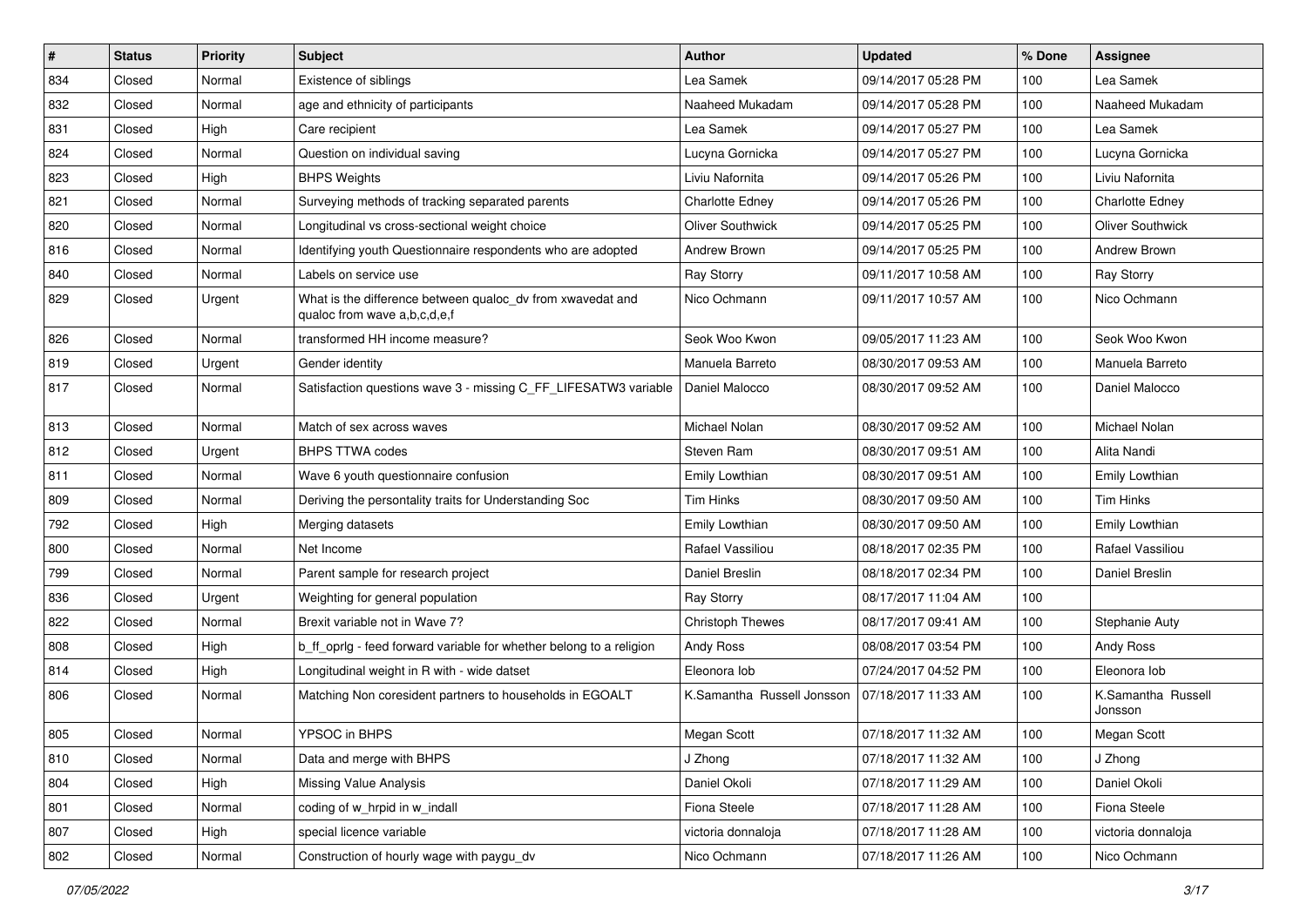| $\vert$ # | <b>Status</b> | <b>Priority</b> | Subject                                                                  | <b>Author</b>             | <b>Updated</b>      | % Done | <b>Assignee</b>           |
|-----------|---------------|-----------------|--------------------------------------------------------------------------|---------------------------|---------------------|--------|---------------------------|
| 803       | Closed        | Normal          | Tracking parental death                                                  | Emily Lowthian            | 07/18/2017 11:25 AM | 100    | Emily Lowthian            |
| 798       | Closed        | High            | Variable a_frmnthimp.dv in the protected file a_income_protect.dta       | Myera Rashid              | 07/18/2017 11:22 AM | 100    | Myera Rashid              |
| 795       | Closed        | High            | Savings Variables in Wave A of Understanding Society                     | Damian Finlayson          | 07/03/2017 09:47 AM | 100    | Damian Finlayson          |
| 797       | Closed        | Normal          | Youth Database - All waves                                               | Lena Hassani Nezhad       | 07/03/2017 09:47 AM | 100    | Lena Hassani Nezhad       |
| 793       | Closed        | Normal          | Merging Household response data and Individual response data             | Daniel Okoli              | 07/03/2017 09:47 AM | 50     | Daniel Okoli              |
| 796       | Closed        | Normal          | #794 continued                                                           | Julia Borodina            | 07/03/2017 09:46 AM | 100    | Julia Borodina            |
| 794       | Closed        | Normal          | BHPS: variable 'feend' from xwavedat                                     | Julia Borodina            | 07/03/2017 09:46 AM | 100    | Julia Borodina            |
| 781       | Closed        | Normal          | Data on couple finances                                                  | <b>Charlotte Bendall</b>  | 07/03/2017 09:45 AM | 60     | <b>Charlotte Bendall</b>  |
| 758       | Closed        | Normal          | weights for pooled cross-sections over waves (a)-(f)                     | Nico Ochmann              | 06/15/2017 03:08 PM | 100    | Nico Ochmann              |
| 790       | Closed        | Normal          | Is information on day of birth available as a variable (in BHPS)?        | Sebastian Barfort         | 06/15/2017 03:06 PM | 100    | Sebastian Barfort         |
| 791       | Closed        | Normal          | Lone Parents                                                             | Helen Robb                | 06/15/2017 03:05 PM | 100    | Helen Robb                |
| 779       | Closed        | Urgent          | <b>BHPS file KLIFEMST</b>                                                | Julia Borodina            | 06/15/2017 03:05 PM | 100    | Julia Borodina            |
| 789       | Closed        | Urgent          | Identifying UK citizens                                                  | Marceline Noumoe Feze     | 06/15/2017 03:04 PM | 100    | Marceline Noumoe Feze     |
| 762       | Closed        | Normal          | inconsistency between xwavedat and indresp on parental<br>occupation?    | Carolina Zuccotti         | 06/07/2017 04:21 PM | 100    | Carolina Zuccotti         |
| 788       | Closed        | High            | Why so many "inapplicables" when tabulating on two specific<br>variables | John Haskey               | 06/07/2017 03:50 PM | 100    | John Haskey               |
| 786       | Closed        | Urgent          | gender of non-coresident adult children                                  | Jingyi Wang               | 06/07/2017 03:49 PM | 90     | Jingyi Wang               |
| 787       | Closed        | Normal          | Household head in understanding society survey                           | Ujjwal Kumar Das          | 06/07/2017 03:48 PM | 100    | Ujjwal Kumar Das          |
| 776       | Closed        | Normal          | Access to Understanding Society and National Pupil Database              | Emily Lowthian            | 06/07/2017 03:48 PM | 100    | Emily Lowthian            |
| 784       | Closed        | Normal          | self-completion questionnaires                                           | Daniele Guariso           | 06/07/2017 03:45 PM | 100    | Daniele Guariso           |
| 782       | Closed        | Normal          | research publications - cross-sectional or longitudinal analysis         | Orla McBride              | 06/07/2017 03:45 PM | 100    | Orla McBride              |
| 777       | Closed        | Urgent          | Clarifications                                                           | Niamh Shortt              | 06/07/2017 03:43 PM | 100    | Niamh Shortt              |
| 785       | Closed        | High            | Weighting for a complex sub-merged dataset                               | Emily Lowthian            | 06/07/2017 03:42 PM | 40     | Peter Lynn                |
| 768       | Closed        | Normal          | Data linkage - NPD & Wave 4 - ETA?                                       | <b>Nick Garnett</b>       | 06/07/2017 03:40 PM | 50     | <b>Nick Garnett</b>       |
| 773       | Closed        | Normal          | Is information on day of birth available as a variable?                  | Sebastian Barfort         | 05/26/2017 12:52 PM | 100    | Sebastian Barfort         |
| 774       | Closed        | Normal          | Merging BHPS and Understanding Society stata                             | Sonia Turrero             | 05/18/2017 10:43 AM | 100    | Sonia Turrero             |
| 778       | Closed        | Normal          | Funding                                                                  | <b>GARY ADAMSON</b>       | 05/17/2017 02:17 PM | 100    | <b>GARY ADAMSON</b>       |
| 771       | Closed        | Normal          | Interviewers' observations about the household                           | Dana Garbarski            | 05/17/2017 02:15 PM | 100    | Dana Garbarski            |
| 772       | Closed        | Normal          | training interviewers to make observations                               | Dana Garbarski            | 05/17/2017 02:15 PM | 100    | Dana Garbarski            |
| 770       | Closed        | Normal          | Social background indicators/ parents education level                    | Natasha Codiroli Mcmaster | 05/17/2017 02:14 PM | 100    | Natasha Codiroli Mcmaster |
| 769       | Closed        | Normal          | number of siblings ever had                                              | Sait Bayrakdar            | 05/17/2017 02:14 PM | 100    | Sait Bayrakdar            |
| 764       | Closed        | Normal          | Reward variables                                                         | Roxana Corduneanu         | 05/03/2017 02:44 PM | 100    | Roxana Corduneanu         |
| 766       | Closed        | High            | USoc wave 4 investment questions                                         | Laura Gardiner            | 05/02/2017 02:13 PM | 100    | Laura Gardiner            |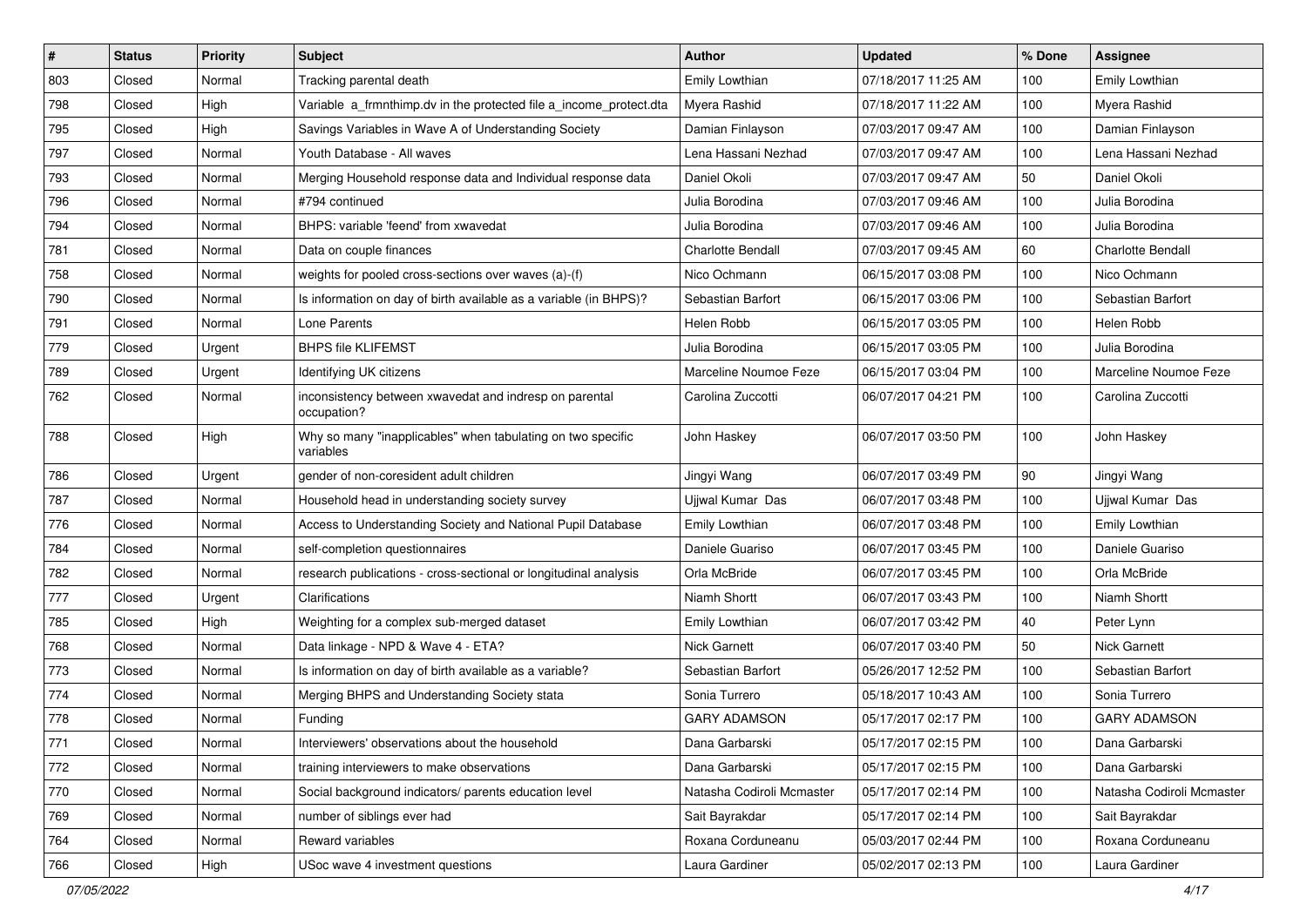| $\sharp$ | <b>Status</b> | <b>Priority</b> | Subject                                                                        | <b>Author</b>               | <b>Updated</b>      | % Done | Assignee                |
|----------|---------------|-----------------|--------------------------------------------------------------------------------|-----------------------------|---------------------|--------|-------------------------|
| 767      | Closed        | Normal          | Work experience in UKHLS                                                       | Sabine Hübgen               | 05/02/2017 02:12 PM | 100    | Sabine Hübgen           |
| 745      | Closed        | Normal          | Interviewer number query                                                       | Jonathan Burton             | 04/25/2017 10:58 AM | 100    | Jonathan Burton         |
| 752      | Closed        | Normal          | Weights                                                                        | Nicola Spencer Godfrey      | 04/24/2017 01:57 PM | 100    | Nicola Spencer Godfrey  |
| 763      | Closed        | Normal          | question about b_mever and b_mvyr                                              | Carolina Zuccotti           | 04/24/2017 01:56 PM | 100    | Carolina Zuccotti       |
| 760      | Closed        | Normal          | Number of sibling pairs with genetic data                                      | Gibran Hemani               | 04/24/2017 01:55 PM | 100    | Gibran Hemani           |
| 703      | Closed        | High            | Longitudinal weights for periods of years                                      | <b>Agnes Norris Keiller</b> | 04/24/2017 01:55 PM | 100    | Agnes Norris Keiller    |
| 765      | Closed        | Normal          | Pay variables for Immigrant and ethnic minority boost                          | Stephen McKay               | 04/24/2017 01:54 PM | 100    | Stephen McKay           |
| 494      | Closed        | Normal          | Pooled Cross-Sectional Analysis                                                | Peter Lynn                  | 04/24/2017 01:53 PM | 100    |                         |
| 761      | Closed        | Normal          | Why monthly gross income is negative?                                          | Ujjwal Kumar Das            | 04/24/2017 01:45 PM | 100    | Ujjwal Kumar Das        |
| 756      | Closed        | Normal          | Questions regarding the cognitive ability measures in understand<br>society    | Johannes Emil Bennetzen     | 04/13/2017 02:23 PM | 100    | Johannes Emil Bennetzen |
| 733      | Closed        | Urgent          | Identifying residential movers                                                 | Rory Coulter                | 04/12/2017 04:24 PM | 100    | Rory Coulter            |
| 757      | Closed        | Normal          | Young mothers data                                                             | Marsha Wood                 | 04/12/2017 04:22 PM | 100    | Marsha Wood             |
| 759      | Closed        | Normal          | <b>SF-12</b>                                                                   | Maria Pavlova               | 04/12/2017 04:21 PM | 100    | Maria Pavlova           |
| 755      | Closed        | Normal          | non-coresident adult children                                                  | Jingyi Wang                 | 04/10/2017 04:18 PM | 100    | Jingyi Wang             |
| 687      | Closed        | Normal          | Unusual age distribution after conditioning on wJBSTATT in wave<br>Ŕ,          | Till Hoffmann               | 04/05/2017 03:13 PM | 50     | <b>Till Hoffmann</b>    |
| 750      | Closed        | Normal          | Industry codes                                                                 | Aina Gallego                | 04/05/2017 03:12 PM | 100    | Aina Gallego            |
| 754      | Closed        | Normal          | Three Class NS-SEC - jbnssec3_dv                                               | Sait Bayrakdar              | 04/05/2017 03:11 PM | 100    | Sait Bayrakdar          |
| 742      | Closed        | Urgent          | Income                                                                         | gloria gennaro              | 04/05/2017 03:11 PM | 100    | gloria gennaro          |
| 753      | Closed        | Normal          | <b>Temporary Accommodation</b>                                                 | Helen Robb                  | 04/05/2017 03:11 PM | 100    | Helen Robb              |
| 749      | Closed        | Normal          | w_scparoutint                                                                  | lan Alcock                  | 04/05/2017 03:10 PM | 100    | lan Alcock              |
| 751      | Closed        | Normal          | Confusing data on rjbstat                                                      | Julia Borodina              | 04/05/2017 03:10 PM | 100    | Julia Borodina          |
| 748      | Closed        | Normal          | GHQ-12 results                                                                 | Gillian Bentley             | 04/05/2017 03:09 PM | 100    | Gillian Bentley         |
| 735      | Closed        | High            | Weighting reducing sample numbers                                              | Kirsty Tiernan              | 04/05/2017 03:09 PM | 100    | Kirsty Tiernan          |
| 739      | Closed        | Normal          | Proxy variables                                                                | Julia Borodina              | 03/28/2017 01:46 PM | 100    | Julia Borodina          |
| 694      | Closed        | Normal          | "Ever divorced" and "Ever widowed" in Understanding Society                    | Debora Price                | 03/28/2017 01:45 PM | 100    | Debora Price            |
| 746      | Closed        | Normal          | Household relatives                                                            | Theodora Kokosi             | 03/28/2017 01:44 PM | 100    | Theodora Kokosi         |
| 715      | Closed        | Normal          | Wave 1 to 6 Data Release - Differences compared to Wave 1 to 5<br>data release | Ben Clark                   | 03/28/2017 01:44 PM | 60     | <b>Ben Clark</b>        |
| 743      | Closed        | Normal          | Education Information                                                          | Yigit Aydede                | 03/28/2017 01:43 PM | 100    | <b>Yigit Aydede</b>     |
| 744      | Closed        | Normal          | geographical data linkage                                                      | <b>Emily Midouhas</b>       | 03/28/2017 01:43 PM | 100    | <b>Emily Midouhas</b>   |
| 741      | Closed        | Normal          | data on cognitive abilities and physical exercise                              | Michela Vecchi              | 03/28/2017 01:42 PM | 100    | Michela Vecchi          |
| 724      | Closed        | High            | Education in BHPS and UKHLS (harmonization and classification)                 | Lydia Palumbo               | 03/16/2017 11:11 AM | 100    | Lydia Palumbo           |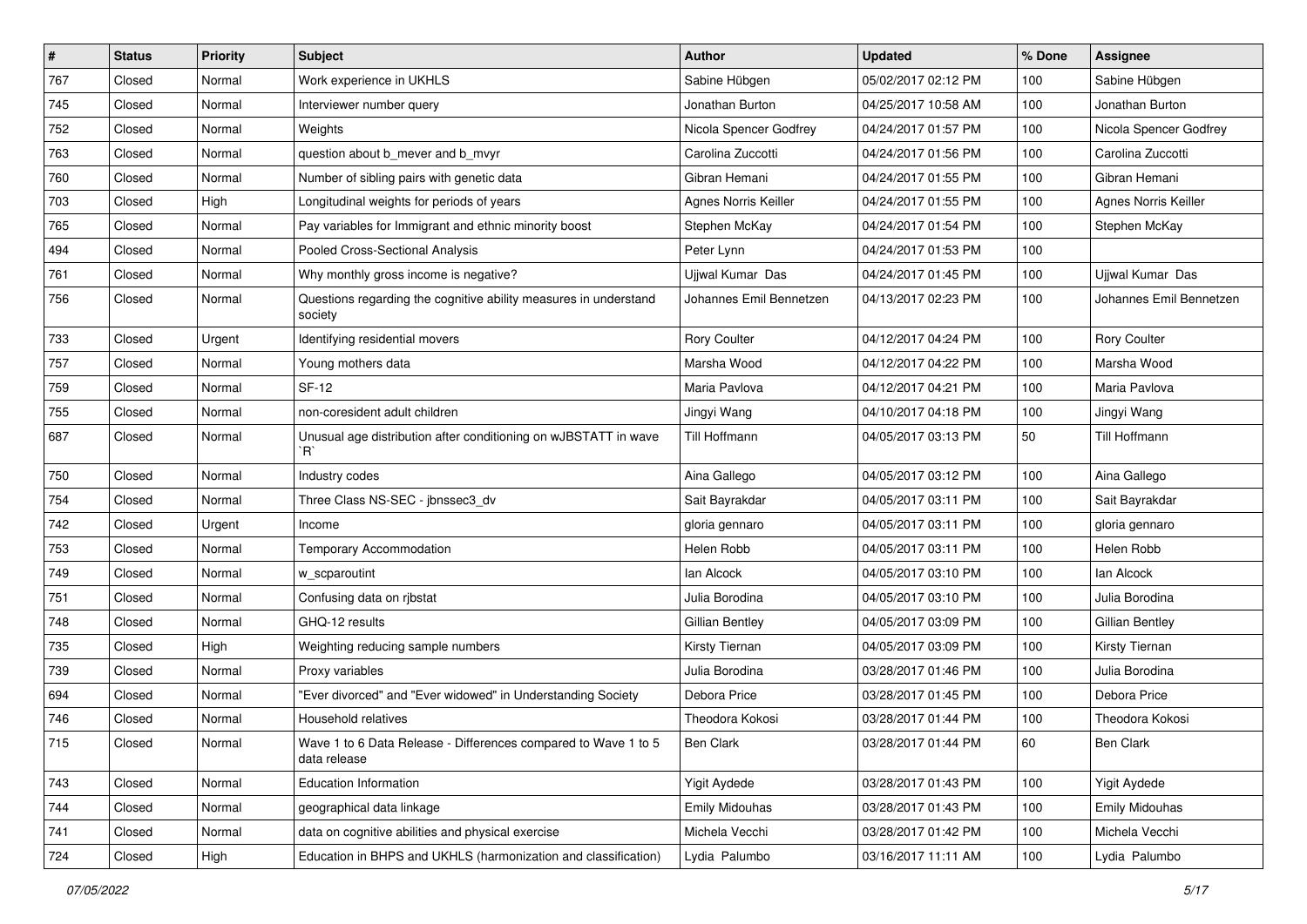| $\vert$ # | <b>Status</b> | <b>Priority</b> | <b>Subject</b>                                                           | <b>Author</b>           | <b>Updated</b>      | % Done | <b>Assignee</b>         |
|-----------|---------------|-----------------|--------------------------------------------------------------------------|-------------------------|---------------------|--------|-------------------------|
| 729       | Closed        | Normal          | modetype variable                                                        | Yujung Whang            | 03/16/2017 11:11 AM | 100    | Yujung Whang            |
| 734       | Closed        | Normal          | Participant move between waves 2 and 3                                   | Leanne Harris           | 03/16/2017 11:10 AM | 100    | Leanne Harris           |
| 737       | Closed        | Normal          | Cross tabulations in Understanding Society                               | <b>Bernard Stafford</b> | 03/16/2017 11:09 AM | 100    | <b>Bernard Stafford</b> |
| 728       | Closed        | High            | natch01-natch16 variables in wave 6                                      | Dan Brown               | 03/16/2017 11:08 AM | 100    | Dan Brown               |
| 730       | Closed        | Normal          | ff_newimm                                                                | Yujung Whang            | 03/09/2017 03:23 PM | 100    | Yujung Whang            |
| 736       | Closed        | Normal          | Cross-sectional weight for self-completion questionnaire in wave 6       | Mark Fransham           | 03/09/2017 03:22 PM | 100    | Mark Fransham           |
| 732       | Closed        | Normal          | Net income variables                                                     | Andrew Aitken           | 03/09/2017 03:22 PM | 100    | Andrew Aitken           |
| 731       | Closed        | High            | De facto marital status and urban or rural area, derived                 | Kirsty Tiernan          | 03/09/2017 03:21 PM | 100    | Kirsty Tiernan          |
| 725       | Closed        | Normal          | Sample sizes nurse visit & blood samples                                 | Lindsay Richards        | 03/09/2017 03:11 PM | 100    | Lindsay Richards        |
| 719       | Closed        | Normal          | Online variable search                                                   | Libby Webb              | 03/02/2017 10:53 AM | 100    | Libby Webb              |
| 726       | Closed        | Normal          | Matdep items                                                             | Nick Bailey             | 03/02/2017 10:53 AM | 100    | Nick Bailey             |
| 727       | Closed        | Normal          | Follow up moved out participants                                         | Emily Lowthian          | 02/27/2017 09:55 AM | 100    | Emily Lowthian          |
| 722       | Closed        | Normal          | end date of union and how the union ended                                | Sait Bayrakdar          | 02/27/2017 09:53 AM | 100    | Sait Bayrakdar          |
| 721       | Closed        | Normal          | ladistc variable missing in BHPS                                         | King Fok                | 02/27/2017 09:50 AM | 100    | King Fok                |
| 714       | Closed        | Normal          | Missing values                                                           | Luca Bernardi           | 02/27/2017 09:47 AM | 100    | Luca Bernardi           |
| 720       | Closed        | Normal          | GPS & BHPS sample                                                        | Theodora Kokosi         | 02/20/2017 04:11 PM | 100    | Theodora Kokosi         |
| 704       | Closed        | Normal          | output area cods and names                                               | Glenna Nightingale      | 02/16/2017 09:25 AM | 100    | Glenna Nightingale      |
| 717       | Closed        | Urgent          | Deriving hourly wage variable                                            | nia kennedy             | 02/16/2017 09:24 AM | 100    | nia kennedy             |
| 718       | Closed        | High            | Which age variable to use for GWAS data? "ag16g10" or "ag16g20"          | Tenghao Zheng           | 02/13/2017 03:35 PM | 100    | Tenghao Zheng           |
| 713       | Closed        | Urgent          | Weighting for longitudinal analysis of USOC waves 2 to 5                 | Jane Lakey              | 02/13/2017 03:33 PM | 100    | Jane Lakey              |
| 711       | Closed        | Normal          | Adult Self Completion Data                                               | Hong Eng Goh            | 02/13/2017 03:33 PM | 100    | Hong Eng Goh            |
| 712       | Closed        | Normal          | <b>Attrition Rate</b>                                                    | <b>Stuart Fox</b>       | 02/13/2017 03:32 PM | 100    | <b>Stuart Fox</b>       |
| 692       | Closed        | Normal          | merging _indresp and _child across all waves                             | Nico Ochmann            | 02/13/2017 03:32 PM | 100    | Nico Ochmann            |
| 702       | Closed        | Normal          | Date of birth of first child                                             | Jenny Shen              | 02/08/2017 09:45 AM | 100    | Jenny Shen              |
| 710       | Closed        | High            | variable `w'lcoh                                                         | Lydia Palumbo           | 02/08/2017 09:43 AM | 100    | Lydia Palumbo           |
| 706       | Closed        | Normal          | Religious sample across all waves                                        | Andrew Barclay          | 02/08/2017 09:43 AM | 100    | <b>Andrew Barclay</b>   |
| 709       | Closed        | Normal          | how to match spouses across waves                                        | Nico Ochmann            | 02/08/2017 09:42 AM | 100    | Nico Ochmann            |
| 708       | Closed        | Normal          | Youth response rates                                                     | Rebecca Cox             | 02/08/2017 09:42 AM | 100    | Rebecca Cox             |
| 678       | Closed        | Normal          | fimngrs dv variable                                                      | <b>Rory Coulter</b>     | 01/31/2017 09:41 AM | 100    | Rory Coulter            |
| 700       | Closed        | High            | longitudinal weights for small sub-samples                               | David Bartram           | 01/30/2017 11:51 AM | 100    | David Bartram           |
| 698       | Closed        | Normal          | wave 6 - individual records apparently unmatched to household<br>records | FRANCESCA ZANTOMIO      | 01/30/2017 11:50 AM | 100    | FRANCESCA ZANTOMIO      |
| 697       | Closed        | Normal          | LDA sample                                                               | Yujung Whang            | 01/30/2017 11:50 AM | 100    | Yujung Whang            |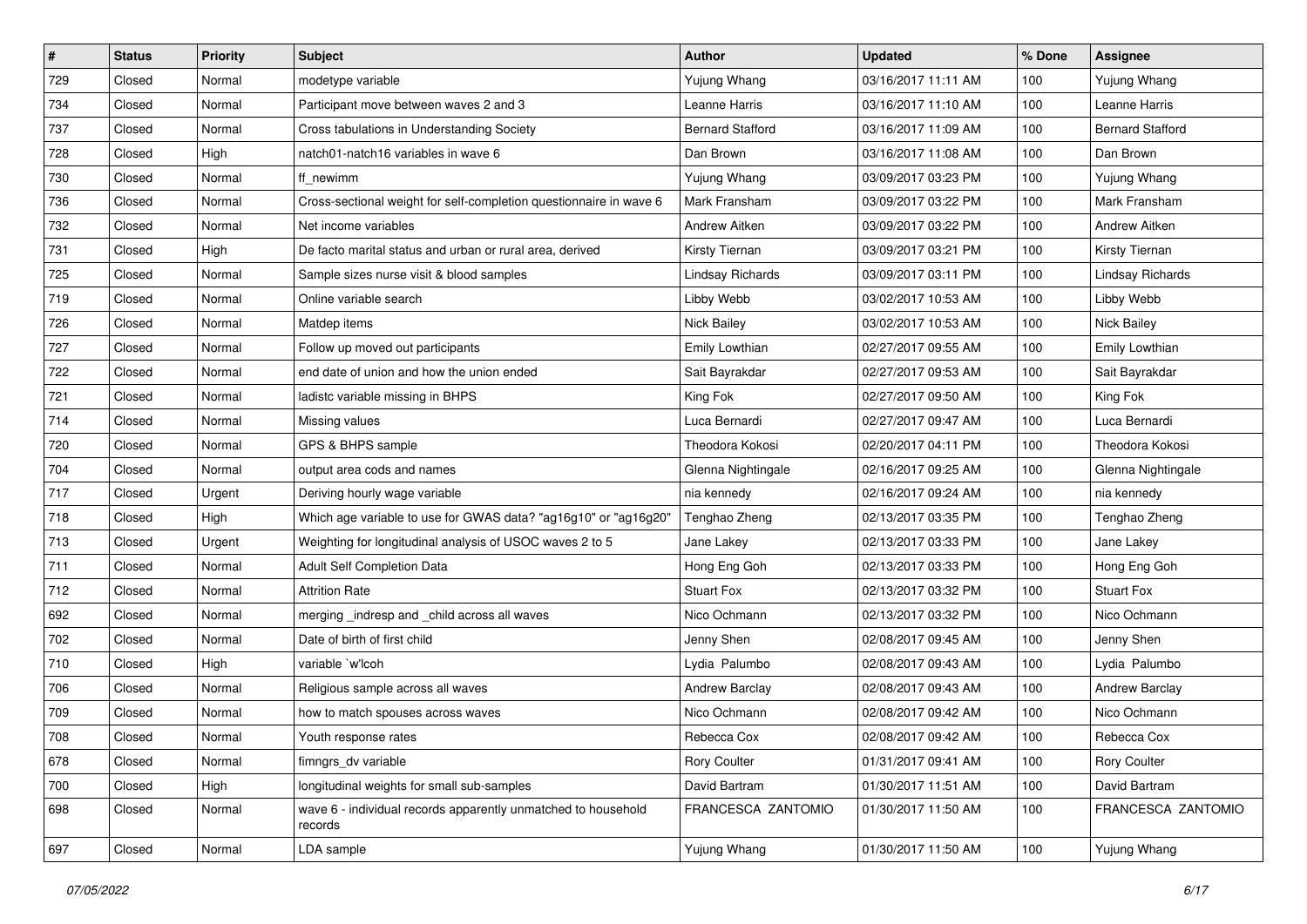| $\vert$ # | <b>Status</b> | <b>Priority</b> | <b>Subject</b>                                                                          | <b>Author</b>              | <b>Updated</b>      | % Done | <b>Assignee</b>               |
|-----------|---------------|-----------------|-----------------------------------------------------------------------------------------|----------------------------|---------------------|--------|-------------------------------|
| 699       | Closed        | Normal          | Query about scoring method used for the SF-12                                           | Josh Turner                | 01/26/2017 03:34 PM | 100    | Josh Turner                   |
| 693       | Closed        | Normal          | conversion from national educational classification to ISCED                            | Sabine Hübgen              | 01/26/2017 03:34 PM | 100    | Sabine Hübgen                 |
| 688       | Closed        | Normal          | Inconsistency between movest/origadd and grid references                                | Sam Wilding                | 01/26/2017 03:33 PM | 100    | Sam Wilding                   |
| 701       | Closed        | Normal          | plbornc_all missing labels                                                              | Yujung Whang               | 01/26/2017 03:33 PM | 100    | Yujung Whang                  |
| 696       | Closed        | Normal          | New wave of biomarker data                                                              | <b>Miguel Ramos</b>        | 01/19/2017 01:15 PM | 100    | <b>Miguel Ramos</b>           |
| 650       | Closed        | Urgent          | anwstat                                                                                 | Sait Bayrakdar             | 01/19/2017 01:14 PM | 100    | Sait Bayrakdar                |
| 690       | Closed        | High            | Cohabitation history                                                                    | Lydia Palumbo              | 01/19/2017 01:14 PM | 100    | Lydia Palumbo                 |
| 695       | Closed        | Urgent          | NWSTAT_BHPS                                                                             | Valeria Milani             | 01/19/2017 01:13 PM | 100    | Valeria Milani                |
| 677       | Closed        | Normal          | Mapping SOC2000 and SOC1990 to RGSC                                                     | Megan Scott                | 01/19/2017 01:12 PM | 100    | Megan Scott                   |
| 689       | Closed        | Urgent          | Weighting on youth self-completion datasets                                             | Jane Lakey                 | 01/16/2017 09:01 AM | 100    | Jane Lakey                    |
| 682       | Closed        | Normal          | Weights for combined youth panel and main adult panel, BHPS and<br><b>UKHLS</b>         | Megan Scott                | 01/16/2017 09:01 AM | 100    | Megan Scott                   |
| 686       | Closed        | High            | BHPS data merge or append before analysis the BHPS                                      | suleyman bolat             | 01/12/2017 03:21 PM | 100    | suleyman bolat                |
| 691       | Closed        | High            | Merge BHPS file before analysis for BHPS dataset                                        | suleyman bolat             | 01/05/2017 01:33 PM | 100    | suleyman bolat                |
| 685       | Closed        | Normal          | jbsic07 variable missing in wave 3                                                      | King Fok                   | 01/04/2017 01:38 PM | 100    | King Fok                      |
| 684       | Closed        | Normal          | Survey question - people to rely on                                                     | Amanda Seims               | 01/04/2017 01:38 PM | 100    | Amanda Seims                  |
| 683       | Closed        | High            | Weights for combined measures and data files                                            | Theodora Kokosi            | 01/04/2017 01:37 PM | 100    | Theodora Kokosi               |
| 681       | Closed        | High            | Variable construction: employment duration                                              | Italo Franca               | 01/04/2017 01:36 PM | 100    | Italo Franca                  |
| 680       | Closed        | High            | Questions on the pay period variables and the serial 7 subtraction<br>test              | Heinrich Kögel             | 01/04/2017 01:32 PM | 100    | Heinrich Kögel                |
| 679       | Closed        | High            | paired balanced panel in UKHLS/BHPS                                                     | Glenna Nightingale         | 01/04/2017 01:31 PM | 100    | Glenna Nightingale            |
| 658       | Closed        | Immediate       | Weights, BHPS and USoc pooled                                                           | Min Zhang                  | 01/04/2017 01:29 PM | 100    | Min Zhang                     |
| 672       | Closed        | High            | Expected sample size in Scotland for propensity score matching<br>Waves 9 and 10        | Al Lo                      | 12/15/2016 10:30 AM | 100    | Al Lo                         |
| 673       | Closed        | Urgent          | generating industry and occupational dummy                                              | nazire begen               | 12/15/2016 10:29 AM | 100    | nazire begen                  |
| 675       | Closed        | High            | Weighting youth data and average parental characteristics                               | K.Samantha Russell Jonsson | 12/15/2016 10:29 AM | 100    | K.Samantha Russell<br>Jonsson |
| 674       | Closed        | High            | <b>Family Structure</b>                                                                 | K.Samantha Russell Jonsson | 12/15/2016 10:29 AM | 100    | K.Samantha Russell<br>Jonsson |
| 665       | Closed        | Normal          | Research Using Understanding Society's anti-social behaviour<br>(ASB) variables         | James Oswald               | 12/12/2016 09:40 AM | 100    | James Oswald                  |
| 666       | Closed        | High            | gender of the children under 16 years of age in a given household                       | Nico Ochmann               | 12/12/2016 09:40 AM | 100    | Nico Ochmann                  |
| 664       | Closed        | Urgent          | linking employment/joblessness history between BHPS and<br><b>Understanding Society</b> | King Fok                   | 12/12/2016 09:39 AM | 100    | King Fok                      |
| 669       | Closed        | Normal          | Assistance with income variable                                                         | Katrina Morrison           | 12/12/2016 09:39 AM | 100    | Katrina Morrison              |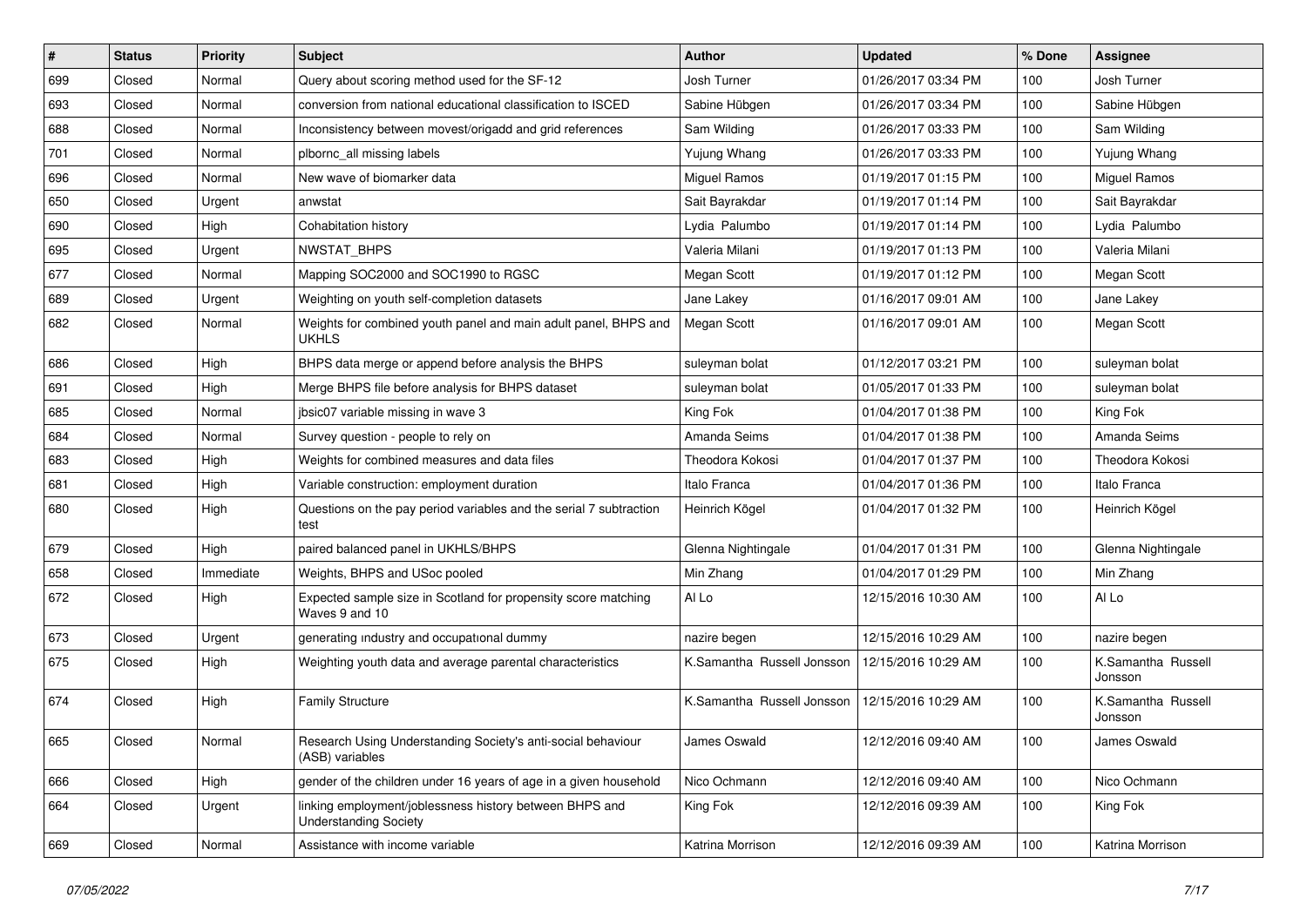| #   | <b>Status</b> | <b>Priority</b> | Subject                                                                            | <b>Author</b>              | <b>Updated</b>      | % Done | <b>Assignee</b>            |
|-----|---------------|-----------------|------------------------------------------------------------------------------------|----------------------------|---------------------|--------|----------------------------|
| 667 | Closed        | High            | how best to weight USOC youth data when linking waves for<br>longitudinal analysis | Jane Lakey                 | 12/12/2016 09:39 AM | 100    | Jane Lakey                 |
| 670 | Closed        | High            | weighting for youths moving to adult surveys                                       | Jane Lakey                 | 12/12/2016 09:38 AM | 100    | Jane Lakey                 |
| 668 | Closed        | Normal          | Weights                                                                            | <b>Tess Carter</b>         | 12/12/2016 09:38 AM | 100    | <b>Tess Carter</b>         |
| 671 | Closed        | Normal          | Nurse Survey Data                                                                  | Dan Barraclough            | 12/08/2016 10:21 AM | 100    | Dan Barraclough            |
| 660 | Closed        | Urgent          | Private Education Variable?                                                        | Kasperi Lewis              | 12/08/2016 10:20 AM | 100    | Kasperi Lewis              |
| 662 | Closed        | Normal          | Households: Geographical Coordinates                                               | Christian Krekel           | 12/06/2016 08:57 AM | 100    | <b>Christian Krekel</b>    |
| 663 | Closed        | High            | Weighting                                                                          | Jane Lakey                 | 12/06/2016 08:57 AM | 100    | Jane Lakey                 |
| 659 | Closed        | Normal          | Data linkage                                                                       | Nic Murray                 | 12/06/2016 08:56 AM | 100    | Nic Murray                 |
| 657 | Closed        | High            | NPD SDS data                                                                       | Emily McDool               | 11/30/2016 03:56 PM | 100    | Emily McDool               |
| 656 | Closed        | Normal          | Own first job                                                                      | Emma Gorman                | 11/22/2016 01:05 PM | 100    | Emma Gorman                |
| 655 | Closed        | Normal          | Matching children and young people to parents no longer in the<br>same household   | Megan Scott                | 11/22/2016 01:05 PM | 100    | Megan Scott                |
| 653 | Closed        | Normal          | R users, scaling UKHLS for use with BHPS                                           | Glenna Nightingale         | 11/22/2016 01:04 PM | 100    | Glenna Nightingale         |
| 651 | Closed        | Normal          | tnc variable                                                                       | Sait Bayrakdar             | 11/22/2016 01:04 PM | 100    | Sait Bayrakdar             |
| 654 | Closed        | Normal          | Wave 6 Release Date                                                                | Dharmi Kapadia             | 11/22/2016 01:04 PM | 100    | Dharmi Kapadia             |
| 648 | Closed        | Normal          | how much of the time has your job made you feel tense?                             | Christoph Kronenberg       | 11/22/2016 01:03 PM | 100    | Christoph Kronenberg       |
| 652 | Closed        | Normal          | Crp Biormarker                                                                     | Theodora Kokosi            | 11/09/2016 02:48 PM | 100    | Theodora Kokosi            |
| 642 | Closed        | Normal          | <b>LAD Codes</b>                                                                   | Matthias Buser             | 11/09/2016 02:48 PM | 20     | <b>Matthias Buser</b>      |
| 649 | Closed        | High            | Personal Health Insurance                                                          | Raquel Oliveira            | 11/03/2016 02:46 PM | 100    | Raquel Oliveira            |
| 645 | Closed        | Normal          | lifetime depression diagnosis rates                                                | Dan Howdon                 | 11/03/2016 02:39 PM | 100    | Dan Howdon                 |
| 630 | Closed        | Normal          | weight with fixed-effects                                                          | Carolina Zuccotti          | 11/03/2016 02:39 PM | 100    | Victoria Nolan             |
| 646 | Closed        | Normal          | Forms for Special Access Data                                                      | Tomos Robinson             | 11/03/2016 02:38 PM | 100    | Tomos Robinson             |
| 643 | Closed        | Normal          | Linking local labour market statistics to Understanding Society                    | Tomos Robinson             | 11/03/2016 02:38 PM | 100    | Tomos Robinson             |
| 644 | Closed        | Normal          | Households Below Average Income                                                    | <b>Emily Murray</b>        | 11/03/2016 02:38 PM | 100    | <b>Emily Murray</b>        |
| 639 | Closed        | Normal          | labor income for unemployed/inactive respondents                                   | <b>Pilar Gonalons Pons</b> | 10/27/2016 04:23 PM | 100    | <b>Pilar Gonalons Pons</b> |
| 641 | Closed        | Normal          | a emplstat                                                                         | Valeria Milani             | 10/27/2016 04:23 PM | 100    | Valeria Milani             |
| 640 | Closed        | Normal          | Citizenship in BHPS                                                                | <b>Matthias Buser</b>      | 10/27/2016 04:23 PM | 100    | <b>Matthias Buser</b>      |
| 635 | Closed        | Normal          | Environmental behaviour questions, Wave 4                                          | Alex Gnanapragasam         | 10/27/2016 04:22 PM | 100    | Alex Gnanapragasam         |
| 631 | Closed        | Normal          | Rents in Understanding Society                                                     | Maria Sanchez-Vidal        | 10/27/2016 04:22 PM | 100    | Maria Sanchez-Vidal        |
| 629 | Closed        | Normal          | Understanding Society Marital and Cohabitation Histories                           | Riley Taiji                | 10/13/2016 03:43 PM | 50     | Riley Taiji                |
| 569 | Closed        | Normal          | Repeated child identifer for a given adult in a_natchild file                      | Paulino Font Gilabert      | 10/13/2016 03:41 PM | 10     | Alita Nandi                |
| 636 | Closed        | Normal          | Inclusion of BHPS and Ethnic Minority boost samples,                               | Ben Clark                  | 10/13/2016 02:51 PM | 100    | Ben Clark                  |
| 633 | Closed        | Normal          | EM boost data -- released at same time?                                            | David Bartram              | 10/13/2016 02:48 PM | 100    | David Bartram              |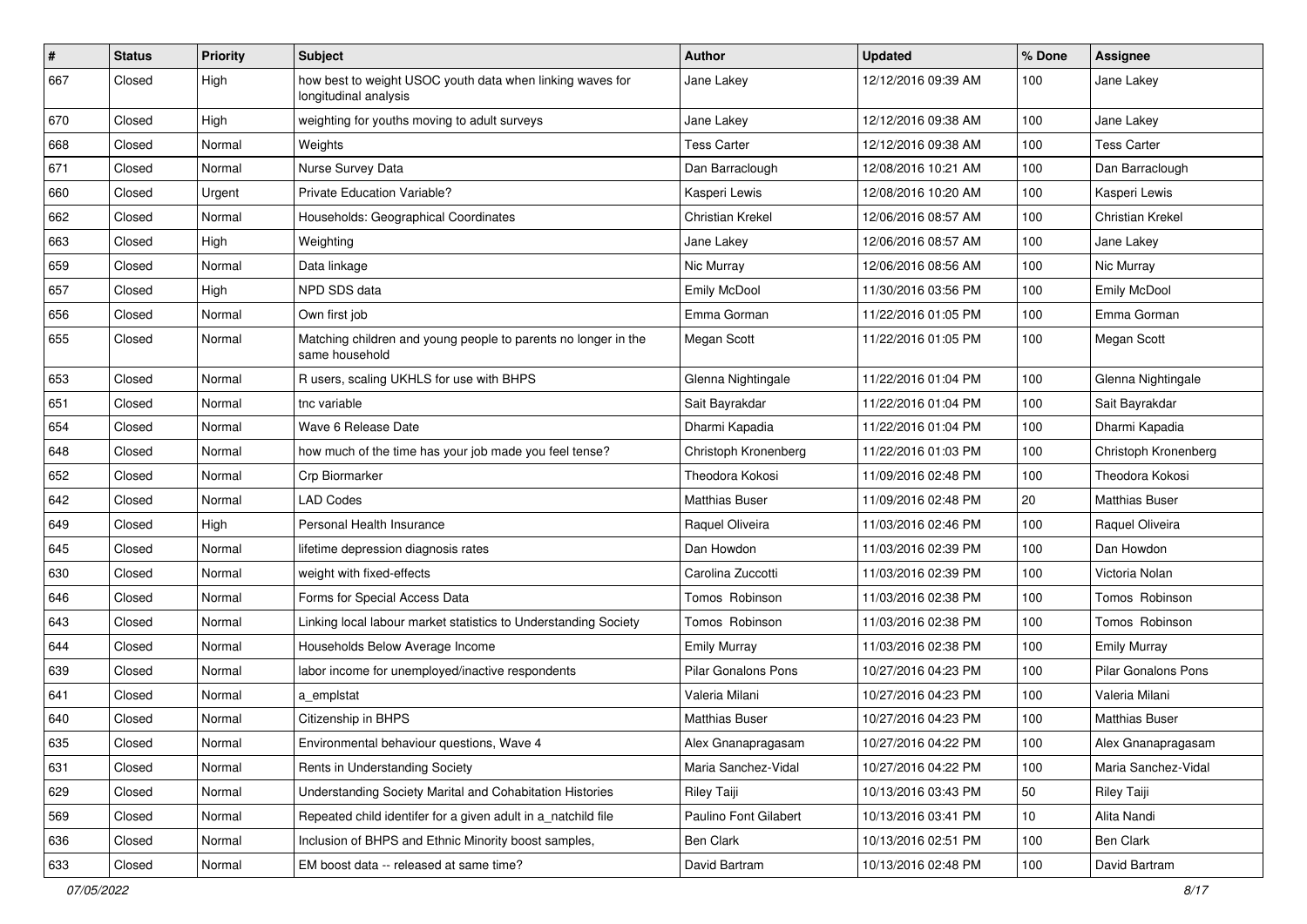| #   | <b>Status</b> | <b>Priority</b> | Subject                                                                                                             | <b>Author</b>         | <b>Updated</b>      | % Done | <b>Assignee</b>     |
|-----|---------------|-----------------|---------------------------------------------------------------------------------------------------------------------|-----------------------|---------------------|--------|---------------------|
| 632 | Closed        | High            | Does Special License Access include geocoded data on<br>LSOA/MSOA level?                                            | Tina Hannemann        | 10/13/2016 02:47 PM | 100    | Tina Hannemann      |
| 628 | Closed        | Normal          | BHPS - isced variable                                                                                               | Sait Bayrakdar        | 09/26/2016 12:34 PM | 100    | Sait Bayrakdar      |
| 623 | Closed        | Normal          | Access to data                                                                                                      | Thea Elnan            | 09/26/2016 12:34 PM | 100    | Thea Elnan          |
| 627 | Closed        | Normal          | isco 88                                                                                                             | Sait Bayrakdar        | 09/26/2016 12:33 PM | 100    | Sait Bayrakdar      |
| 625 | Closed        | Normal          | PLBORND district of birth in BHPS                                                                                   | Mirko Moro            | 09/26/2016 12:33 PM | 100    | Mirko Moro          |
| 624 | Closed        | High            | Income Data                                                                                                         | Italo Franca          | 09/26/2016 12:32 PM | 100    | Italo Franca        |
| 622 | Closed        | Immediate       | hcost, hsyr04, mgold, mgtype                                                                                        | david rhodes          | 09/26/2016 12:31 PM | 100    | david rhodes        |
| 617 | Closed        | Urgent          | "Lost CAPI intvw" in e_ivfio, f_ivfio and g_ivfio                                                                   | Helena Retamal        | 09/05/2016 03:45 PM | 100    | Helena Retamal      |
| 620 | Closed        | Normal          | Interviewer paradata                                                                                                | Mollie Bourne         | 09/05/2016 03:45 PM | 100    | Mollie Bourne       |
| 621 | Closed        | Normal          | Weights - biomarker data                                                                                            | Claire Niedzwiedz     | 09/05/2016 03:44 PM | 100    | Claire Niedzwiedz   |
| 619 | Closed        | High            | Cost of obtaining the data at Local Authority level                                                                 | <b>Maire Williams</b> | 09/05/2016 03:44 PM | 100    | Maire Williams      |
| 618 | Closed        | Normal          | W5 mainstage: NS-SEC for all respondents?                                                                           | Dan Philo             | 08/25/2016 09:51 AM | 100    | Dan Philo           |
| 616 | Closed        | Normal          | LSOA Data in Understanding Society Survey                                                                           | Karyn Morrissey       | 08/25/2016 09:49 AM | 100    | Karyn Morrissey     |
| 615 | Closed        | Normal          | Derived variables                                                                                                   | Hannah Fountain       | 08/25/2016 09:49 AM | 100    | Hannah Fountain     |
| 614 | Closed        | Normal          | Occupation codes                                                                                                    | Emma Gorman           | 08/25/2016 09:49 AM | 100    | Emma Gorman         |
| 602 | Closed        | High            | BHPS pid versus Understanding Society (UKHLS, with BHPS<br>hhorig) pidp                                             | Michael Nolan         | 08/15/2016 03:46 PM | 100    | Michael Nolan       |
| 597 | Closed        | Normal          | some incorrect value lables - wave 5                                                                                | Renee Luthra          | 08/15/2016 03:46 PM | 100    | Renee Luthra        |
| 613 | Closed        | Normal          | how do I transform waves as time measurement into years?                                                            | Nico Ochmann          | 08/15/2016 03:45 PM | 100    | Nico Ochmann        |
| 610 | Closed        | Normal          | Information on Educational Attainment and Sample Size                                                               | Carla Cebula          | 08/15/2016 03:44 PM | 100    | Carla Cebula        |
| 608 | Closed        | Normal          | Housing benefits' variable: coding                                                                                  | Maria Sanchez-Vidal   | 08/15/2016 03:44 PM | 100    | Maria Sanchez-Vidal |
| 605 | Closed        | Normal          | <b>IMD</b>                                                                                                          | <b>Emily McDool</b>   | 08/15/2016 03:44 PM | 100    | <b>Emily McDool</b> |
| 611 | Closed        | High            | longitudinal weights or cross-sectional weights for descriptive with<br>index constructed with longitudinal weights | Rita Bussi            | 08/11/2016 08:28 AM | 100    | Rita Bussi          |
| 538 | Closed        | Normal          | missing proxy interviews in wave 1                                                                                  | Yujung Whang          | 08/10/2016 02:25 PM | 100    | Yujung Whang        |
| 600 | Closed        | Urgent          | qualoc variable, qualification from the UK or not                                                                   | Nico Ochmann          | 08/10/2016 02:23 PM | 100    | Nico Ochmann        |
| 601 | Closed        | Normal          | cross-sectional weight for xtra five minute sample missing from<br>wave 2 datafile                                  | Renee Luthra          | 08/01/2016 09:55 AM | 100    | Renee Luthra        |
| 607 | Closed        | Urgent          | File name issue for my Stata do file                                                                                | Gemma Daly            | 08/01/2016 09:51 AM | 100    | Gemma Daly          |
| 609 | Closed        | Normal          | Missing Variable: jbsoc00, jbsoc90                                                                                  | David Pichler         | 08/01/2016 09:51 AM | 100    | David Pichler       |
| 606 | Closed        | Normal          | Employment status for waves 2 & 3                                                                                   | Gemma Daly            | 08/01/2016 09:50 AM | 100    | Gemma Daly          |
| 598 | Closed        | High            | crosssectional BHPS sample weights in Understanding Society                                                         | Sait Bayrakdar        | 08/01/2016 09:50 AM | 100    | Sait Bayrakdar      |
| 594 | Closed        | Normal          | Discrepancy in 'don't know' responses to yasoc00                                                                    | Megan Scott           | 08/01/2016 09:48 AM | 100    | Megan Scott         |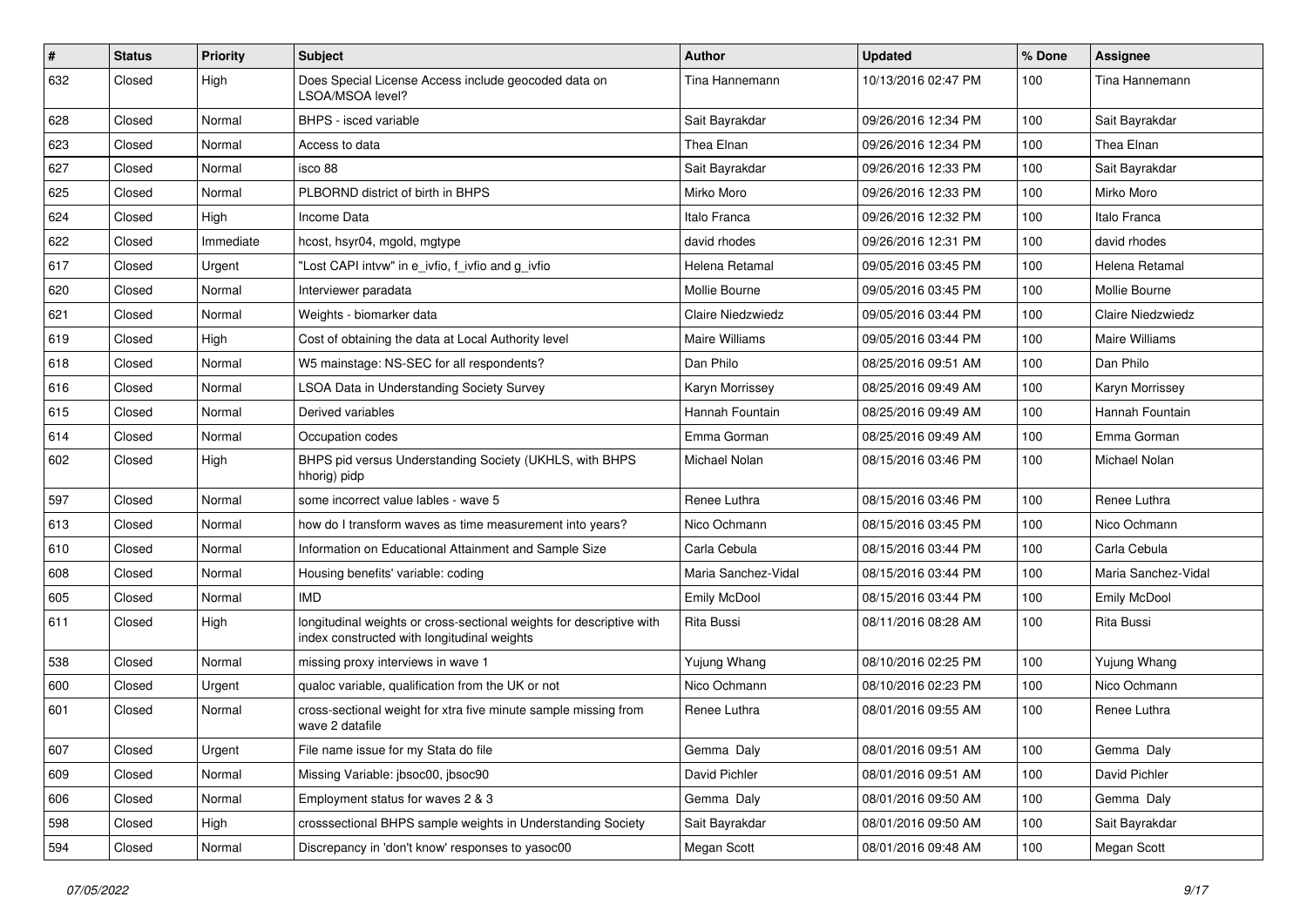| $\#$ | <b>Status</b> | <b>Priority</b> | <b>Subject</b>                                                                                                     | <b>Author</b>              | <b>Updated</b>      | % Done | <b>Assignee</b>            |
|------|---------------|-----------------|--------------------------------------------------------------------------------------------------------------------|----------------------------|---------------------|--------|----------------------------|
| 599  | Closed        | Normal          | highest educational level                                                                                          | Sait Bayrakdar             | 07/25/2016 12:57 PM | 100    | Sait Bayrakdar             |
| 592  | Closed        | Normal          | Sampling weights when using the Youth Survey                                                                       | Tomos Robinson             | 07/25/2016 12:55 PM | 100    | Tomos Robinson             |
| 587  | Closed        | Normal          | Education category "Other school cert"                                                                             | Rachel Sumner              | 07/25/2016 12:54 PM | 100    | Rachel Sumner              |
| 585  | Closed        | Normal          | Identifying individuals with whom an interview could not be<br>completed                                           | Sanne Velthuis             | 07/25/2016 12:54 PM | 100    | Sanne Velthuis             |
| 581  | Closed        | High            | bensta_tfalimony variables                                                                                         | Deborah Wiltshire          | 07/25/2016 12:53 PM | 100    | Deborah Wiltshire          |
| 591  | Closed        | Normal          | Downloaded waves 1-7                                                                                               | Gemma Daly                 | 07/11/2016 12:13 PM | 100    | Gemma Daly                 |
| 590  | Closed        | Normal          | guests staying with the household                                                                                  | Sait Bayrakdar             | 07/11/2016 12:11 PM | 100    | Sait Bayrakdar             |
| 583  | Closed        | High            | BHPS merging job history and interview data                                                                        | <b>Pilar Gonalons Pons</b> | 07/11/2016 12:11 PM | 100    | <b>Pilar Gonalons Pons</b> |
| 588  | Closed        | Normal          | Locating Data                                                                                                      | <b>Grace Wallace</b>       | 07/11/2016 12:10 PM | 100    | <b>Grace Wallace</b>       |
| 586  | Closed        | Urgent          | BHPS sample members without pids in Understanding Society                                                          | Sait Bayrakdar             | 07/05/2016 01:00 PM | 100    | Sait Bayrakdar             |
| 565  | Closed        | Low             | Egoalt file and meaning of alwstat codes                                                                           | Dan Brown                  | 07/05/2016 12:58 PM | 100    | Dan Brown                  |
| 584  | Closed        | Normal          | New births in understanding society                                                                                | Emma Tominey               | 07/05/2016 12:57 PM | 100    | <b>Emma Tominey</b>        |
| 579  | Closed        | Immediate       | attrition question                                                                                                 | zoe young                  | 06/27/2016 04:11 PM | 100    | zoe young                  |
| 578  | Closed        | Normal          | physical activity data                                                                                             | christine roberts          | 06/23/2016 12:09 PM | 100    | christine roberts          |
| 575  | Closed        | Normal          | Institutional accommodation definition                                                                             | Galit Gordoni              | 06/23/2016 12:08 PM | 100    | Galit Gordoni              |
| 574  | Closed        | High            | Labour income variables                                                                                            | Catherine Taylor           | 06/23/2016 12:08 PM | 100    | Catherine Taylor           |
| 571  | Closed        | Normal          | routing for a_jbhad and b_jbbgd/b_jbbgm/b_jbbgy                                                                    | Zoe Oldfield               | 06/23/2016 12:08 PM | 100    | Zoe Oldfield               |
| 570  | Closed        | Normal          | Missing stable characteristics data in xwavedat                                                                    | Megan Scott                | 06/13/2016 03:19 PM | 100    | Megan Scott                |
| 573  | Closed        | Normal          | citizenship in BHPS                                                                                                | <b>Matthias Buser</b>      | 06/13/2016 03:18 PM | 100    | <b>Matthias Buser</b>      |
| 567  | Closed        | Normal          | Household Income vs. Housing costs                                                                                 | <b>Emily Murray</b>        | 06/06/2016 09:52 AM | 100    | <b>Emily Murray</b>        |
| 572  | Closed        | Normal          | No description of difference between b_nqfhigh_dv and b_qfhigh_dv<br>in Wave 2                                     | <b>Rachel Sumner</b>       | 06/06/2016 09:51 AM | 100    | Rachel Sumner              |
| 563  | Closed        | Normal          | Weights when using the youth panel                                                                                 | Libby Webb                 | 06/06/2016 09:50 AM | 100    | Libby Webb                 |
| 561  | Closed        | High            | Survey design and longitudinal weight choice in unbalanced panels                                                  | Dan Brown                  | 06/06/2016 09:50 AM | 100    | Dan Brown                  |
| 568  | Closed        | Normal          | BHPS: analysing results from children who have left the household<br>and matching them to their parents            | marianne walker            | 06/02/2016 01:10 PM | 100    | marianne walker            |
| 566  | Closed        | Normal          | Data on children's mental health                                                                                   | Sophie Epstein             | 05/31/2016 03:17 PM | 100    | Sophie Epstein             |
| 564  | Closed        | High            | Is there an Opportunity to get the BHPS Waves 1-18 and BHPS<br>data that's integrated in UKHLS as one big dataset? | Leolo Vogt                 | 05/31/2016 03:17 PM | 100    | Leolo Vogt                 |
| 557  | Closed        | Urgent          | hscost mgold                                                                                                       | david rhodes               | 05/31/2016 03:16 PM | 100    | david rhodes               |
| 556  | Closed        | Normal          | Death in BHPS and US                                                                                               | <b>Emily Murray</b>        | 05/31/2016 03:16 PM | 100    | <b>Emily Murray</b>        |
| 554  | Closed        | High            | Special license data for non-UK issues                                                                             | audrina li                 | 05/31/2016 03:16 PM | 100    | audrina li                 |
| 560  | Closed        | Urgent          | PNO of spouse in BHPS and UKHLS                                                                                    | Christa Hubers             | 05/31/2016 03:15 PM | 100    | Christa Hubers             |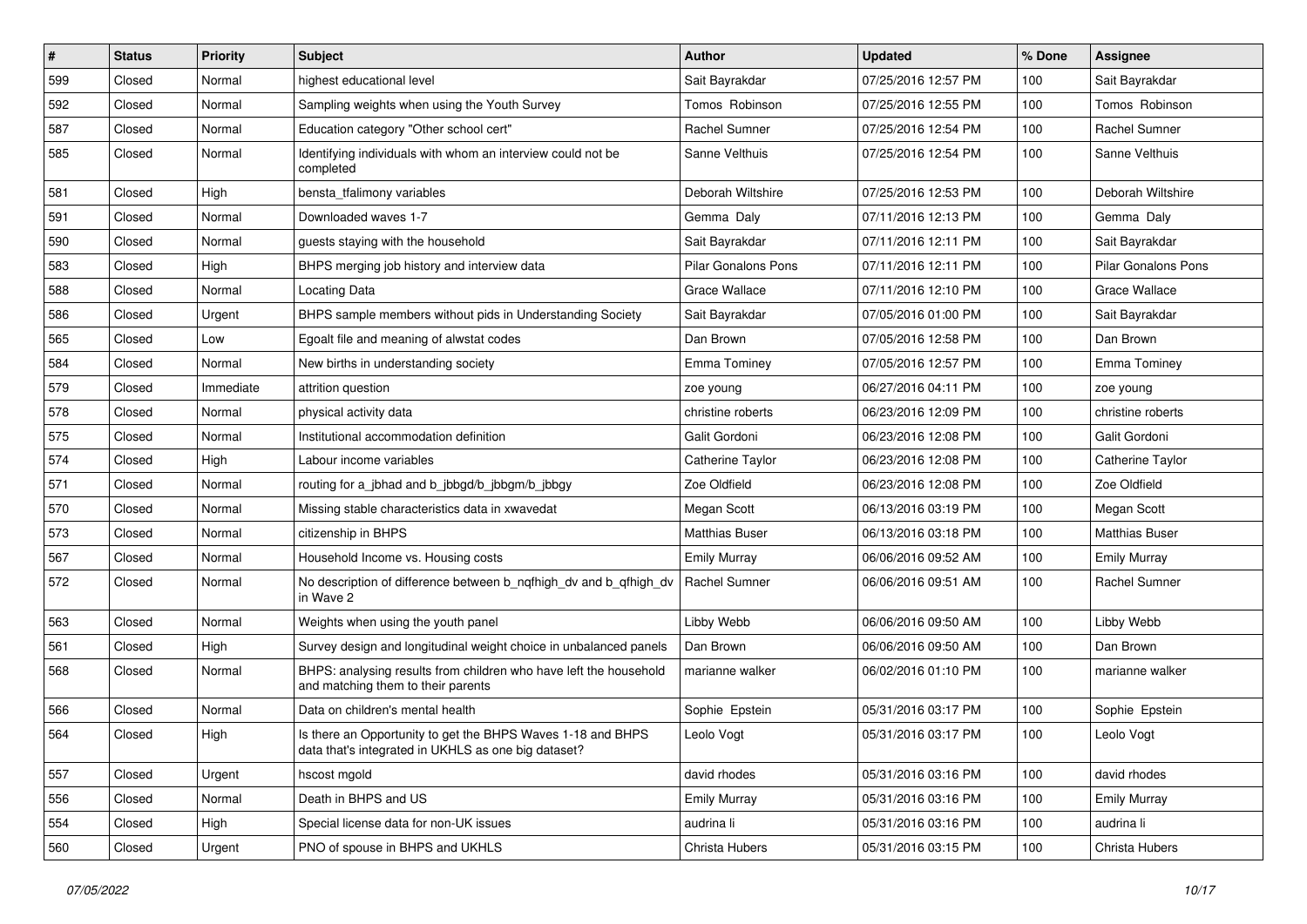| #   | <b>Status</b> | <b>Priority</b> | <b>Subject</b>                                                                                         | <b>Author</b>        | <b>Updated</b>      | % Done | <b>Assignee</b>      |
|-----|---------------|-----------------|--------------------------------------------------------------------------------------------------------|----------------------|---------------------|--------|----------------------|
| 547 | Closed        | Urgent          | Socio-economic status parents BHPS and UKHLS                                                           | Christa Hubers       | 05/27/2016 12:55 PM | 100    | Gundi Knies          |
| 511 | Closed        | Normal          | SCEVERDRNK variable Wave 2                                                                             | Orla McBride         | 05/17/2016 02:46 PM | 100    | Orla McBride         |
| 537 | Closed        | Normal          | <b>Merged File Request</b>                                                                             | zoe young            | 05/17/2016 02:46 PM | 100    | zoe young            |
| 541 | Closed        | Urgent          | Health conditions module                                                                               | david rhodes         | 05/10/2016 04:03 PM | 100    | david rhodes         |
| 555 | Closed        | Normal          | Household and individual income components                                                             | Alba Lanau           | 05/10/2016 04:02 PM | 100    | Alba Lanau           |
| 550 | Closed        | Normal          | Interview date                                                                                         | Christoph Kronenberg | 05/10/2016 04:02 PM | 100    | Christoph Kronenberg |
| 553 | Closed        | Normal          | Measuring highest level of education in both the BHPS and US data                                      | vanessa gash         | 05/10/2016 04:01 PM | 100    | vanessa gash         |
| 551 | Closed        | High            | Hiqual_dv derivation                                                                                   | <b>Emily McDool</b>  | 05/10/2016 04:01 PM | 100    | Emily McDool         |
| 544 | Closed        | Normal          | Background informations on the questions in BHPS/US data<br>regarding gender equality                  | Thea Elnan           | 05/10/2016 04:00 PM | 100    | Thea Elnan           |
| 549 | Closed        | Immediate       | self employment                                                                                        | david rhodes         | 05/10/2016 04:00 PM | 100    | david rhodes         |
| 543 | Closed        | Normal          | household income                                                                                       | david rhodes         | 05/10/2016 03:59 PM | 100    | david rhodes         |
| 548 | Closed        | Urgent          | Age variables BHPS and UKHLS                                                                           | Christa Hubers       | 05/03/2016 09:50 AM | 100    | Christa Hubers       |
| 545 | Closed        | Urgent          | I would like data for C-reactive protein                                                               | Gemma Daly           | 04/25/2016 10:12 AM | 100    | Gemma Daly           |
| 539 | Closed        | Normal          | matlv: Had period of maternity/paternity leave                                                         | Muzhi ZHOU           | 04/25/2016 10:12 AM | 100    | Muzhi ZHOU           |
| 542 | Closed        | Normal          | Partner Relationship Quality Measure                                                                   | Meg Stapleton        | 04/25/2016 10:12 AM | 100    | Meg Stapleton        |
| 533 | Closed        | Urgent          | Using the ego_alt datafile                                                                             | zoe young            | 04/19/2016 09:24 AM | 100    | zoe young            |
| 535 | Closed        | High            | Creating duration of marriage variable                                                                 | Harini Annadanam     | 04/19/2016 09:24 AM | 100    | Harini Annadanam     |
| 531 | Closed        | Urgent          | Context of blood sampling                                                                              | Gaelle Albertus      | 04/19/2016 09:20 AM | 100    | Gaelle Albertus      |
| 534 | Closed        | Normal          | Using data for fertility factor study                                                                  | Mikael Haggstrom     | 04/04/2016 03:49 PM | 100    | Mikael Haggstrom     |
| 532 | Closed        | High            | what is the head of household variable                                                                 | audrina li           | 04/04/2016 03:49 PM | 100    | audrina li           |
| 527 | Closed        | Normal          | HoH                                                                                                    | declan french        | 04/04/2016 03:49 PM | 100    | declan french        |
| 526 | Closed        | High            | Identifying Child Respondents                                                                          | zoe young            | 04/04/2016 03:48 PM | 100    | zoe young            |
| 524 | Closed        | Normal          | Geographical identifiers                                                                               | Luke Munford         | 04/04/2016 03:48 PM | 100    | Luke Munford         |
| 530 | Closed        | Normal          | Proxy interview rules                                                                                  | Pauline Beck         | 04/04/2016 03:47 PM | 100    | Pauline Beck         |
| 525 | Closed        | Normal          | Inapplicable responses are so high for academic qualification- BHPS<br>cohort of Understanding Society | Ujjwal Kumar Das     | 03/22/2016 04:10 PM | 100    | Ujjwal Kumar Das     |
| 522 | Closed        | Normal          | ukborn?                                                                                                | david rhodes         | 03/22/2016 04:09 PM | 100    | david rhodes         |
| 523 | Closed        | High            | Using BHPS items in new questionnaire                                                                  | Carys Chainey        | 03/22/2016 04:09 PM | 100    | Carys Chainey        |
| 520 | Closed        | Immediate       | Variable Value : Unapplicable                                                                          | claudia cuchi        | 03/22/2016 04:09 PM | 100    | claudia cuchi        |
| 503 | Closed        | Normal          | Inconsistencies in self-completion module of wave three?                                               | Till Hoffmann        | 03/22/2016 04:05 PM | 100    | Olena Kaminska       |
| 515 | Closed        | Immediate       | Matching pid across waves                                                                              | Christopher Booth    | 03/16/2016 11:54 AM | 100    | Christopher Booth    |
| 512 | Closed        | High            | Accessing the linked NPD dataset                                                                       | Rachel Beardsmore    | 03/16/2016 11:54 AM | 100    | Victoria Nolan       |
| 513 | Closed        | Normal          | e_indscus_lw                                                                                           | Orla McBride         | 03/16/2016 11:53 AM | 100    | Olena Kaminska       |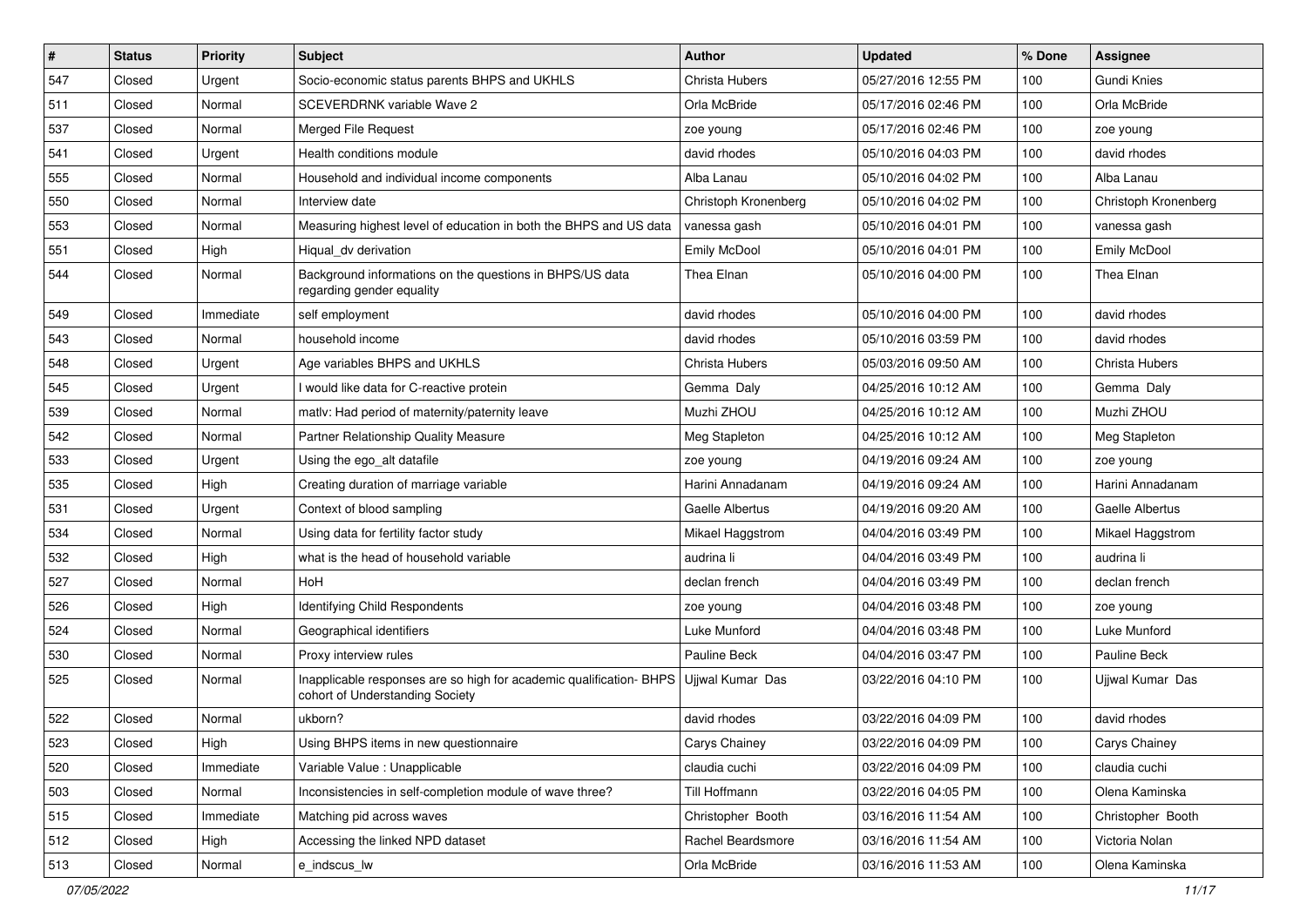| $\vert$ # | <b>Status</b> | <b>Priority</b> | Subject                                                                                                | <b>Author</b>         | <b>Updated</b>      | % Done | <b>Assignee</b>       |
|-----------|---------------|-----------------|--------------------------------------------------------------------------------------------------------|-----------------------|---------------------|--------|-----------------------|
| 506       | Closed        | Normal          | weights and design variables query Waves 2-5                                                           | Orla McBride          | 03/08/2016 04:05 PM | 100    | Olena Kaminska        |
| 507       | Closed        | High            | 'inapplicable' on newborn.dta                                                                          | Laia Becares          | 03/08/2016 04:05 PM | 100    | Laia Becares          |
| 510       | Closed        | Normal          | Phenotype variables availablit Genetic data application                                                | Tenghao Zheng         | 03/08/2016 04:04 PM | 100    | Tenghao Zheng         |
| 508       | Closed        | Immediate       | BHPS identifying households or individuals across waves                                                | Christopher Booth     | 03/08/2016 04:04 PM | 100    | Christopher Booth     |
| 509       | Closed        | Normal          | Using household identifier from xwaveid.dta to merge data across<br>waves                              | Dharmi Kapadia        | 03/08/2016 03:57 PM | 100    | Dharmi Kapadia        |
| 514       | Closed        | Immediate       | BHPS wave O proxy and or phone data                                                                    | Christopher Booth     | 03/03/2016 04:40 PM | 100    | Alita Nandi           |
| 504       | Closed        | Urgent          | Svy Commands on Stata                                                                                  | Alex Best             | 02/29/2016 02:22 PM | 100    | Alex Best             |
| 500       | Closed        | Normal          | ever had/fathered children                                                                             | Charlie Owen          | 02/29/2016 02:21 PM | 100    | Charlie Owen          |
| 499       | Closed        | Normal          | Blood pressure feedback                                                                                | <b>Will Cook</b>      | 02/29/2016 02:21 PM | 100    | <b>Will Cook</b>      |
| 495       | Closed        | High            | ethnicity                                                                                              | angela potter-collins | 02/29/2016 02:21 PM | 100    | Alita Nandi           |
| 502       | Closed        | Normal          | Weights to use to analyse year-to-year transitions within waves 1-5                                    | Sanne Velthuis        | 02/18/2016 01:04 PM | 100    | Sanne Velthuis        |
| 492       | Closed        | Normal          | Identifying HRP in UndSoc - comparable with BHPS HRP                                                   | Gabriella Melis       | 02/18/2016 01:04 PM | 100    | Alita Nandi           |
| 487       | Closed        | Normal          | Understanding Society variable: change jobs                                                            | Mariska van der Horst | 02/18/2016 01:03 PM | 100    | Mariska van der Horst |
| 497       | Closed        | Normal          | NPD linkage to Primary/Secondary SEN type?                                                             | Eric Emerson          | 02/18/2016 01:03 PM | 100    | Eric Emerson          |
| 493       | Closed        | Normal          | Difference in response 3 and 4 for solar questions                                                     | Ante B                | 02/18/2016 01:03 PM | 100    | Ante B                |
| 496       | Closed        | High            | Clarification Query - Understanding Society linked NPD, and<br>Understanding Society with School Codes | Matteo Sandi          | 02/18/2016 01:02 PM | 100    | Matteo Sandi          |
| 505       | Closed        | Normal          | Cross Sectional weights (xrwght/xrwtuk1) and job history files.<br>[BHPS]                              | Ivan Privalko         | 02/18/2016 11:19 AM | 100    | Olena Kaminska        |
| 489       | Closed        | Low             | <b>HRP</b>                                                                                             | david rhodes          | 02/16/2016 10:27 AM | 100    | david rhodes          |
| 482       | Closed        | Normal          | Siblings variable in BHPS Wave 13                                                                      | Sharon Rith           | 02/11/2016 01:13 PM | 100    | Sharon Rith           |
| 486       | Closed        | High            | BHPS education leaving age variables                                                                   | Stefanie Jane         | 02/11/2016 01:12 PM | 100    | Stefanie Jane         |
| 498       | Closed        | Normal          | weight youth self-completion + adult                                                                   | Carolina Zuccotti     | 02/08/2016 01:08 PM | 100    | Olena Kaminska        |
| 491       | Closed        | Normal          | parental education                                                                                     | Carolina Zuccotti     | 02/08/2016 01:07 PM | 100    | Carolina Zuccotti     |
| 488       | Closed        | Urgent          | Matching educational qualification in BHPS and Understanding<br>Society                                | Min Zhang             | 02/02/2016 03:30 PM | 100    | Min Zhang             |
| 490       | Closed        | Urgent          | Modified oecd equivalence scale                                                                        | david rhodes          | 02/02/2016 03:27 PM | 100    | david rhodes          |
| 474       | Closed        | Normal          | Large income jump between Wave 18 of BHPS and Wave 2 of<br><b>UKHLS</b>                                | Chris Martin          | 02/01/2016 01:08 PM | 100    | <b>Chris Martin</b>   |
| 477       | Closed        | Normal          | Childcare module                                                                                       | Charlie Owen          | 02/01/2016 01:08 PM | 100    | Charlie Owen          |
| 485       | Closed        | Normal          | Query about adapting and using a question from the survey                                              | Jessica Walburn       | 01/27/2016 03:45 PM | 100    | Jessica Walburn       |
| 469       | Closed        | Urgent          | cross tabulation question                                                                              | Veronique Siegler     | 01/20/2016 02:02 PM | 100    | Veronique Siegler     |
| 463       | Closed        | Normal          | Job History Data                                                                                       | Anuj Vithlani         | 01/20/2016 02:02 PM | 100    | Alita Nandi           |
| 480       | Closed        | Urgent          | Analysis by highest educational or vocational qualification                                            | Veronique Siegler     | 01/20/2016 02:00 PM | 100    | Veronique Siegler     |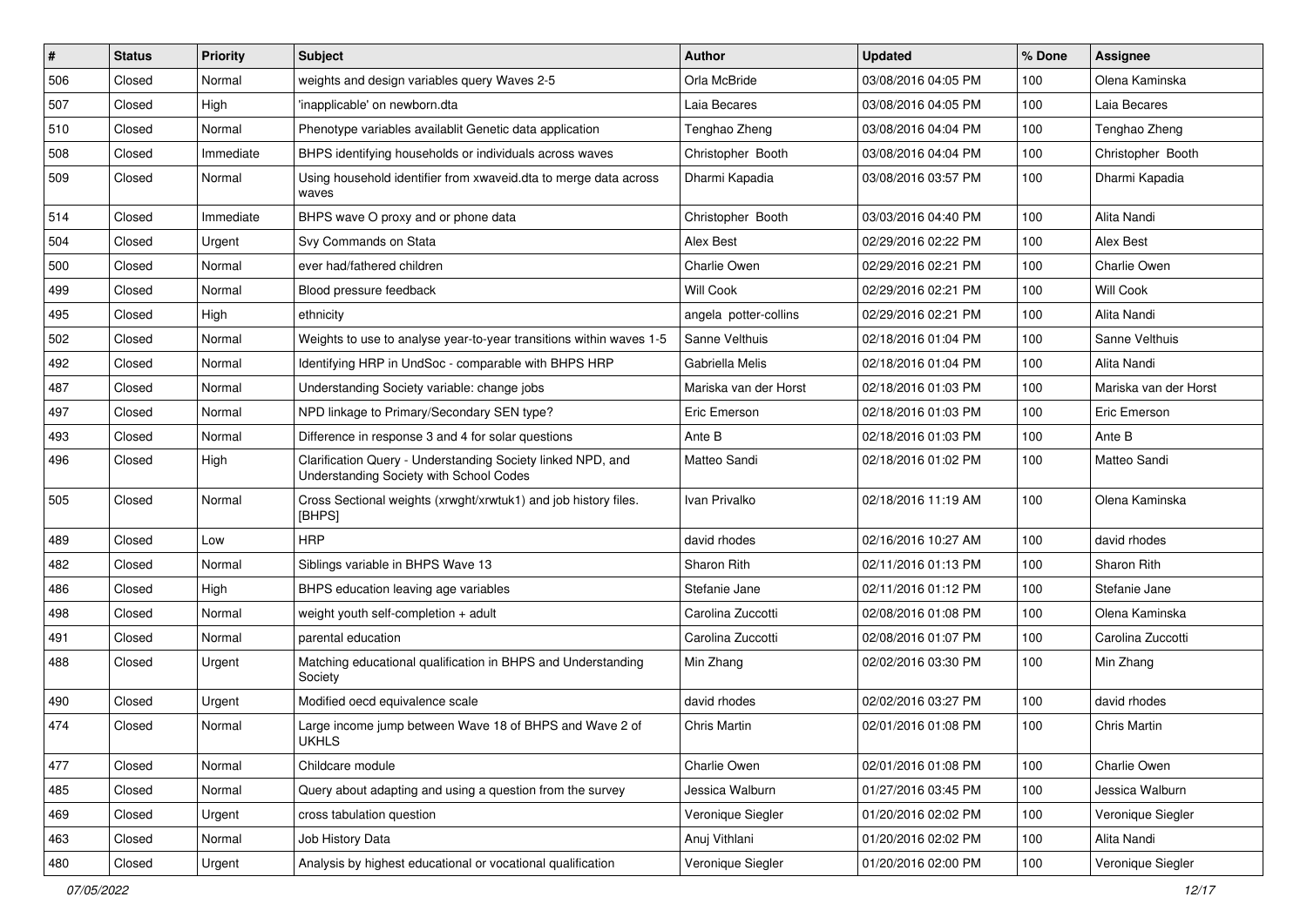| $\sharp$ | <b>Status</b> | <b>Priority</b> | <b>Subject</b>                                                                     | <b>Author</b>         | <b>Updated</b>      | % Done              | <b>Assignee</b>       |
|----------|---------------|-----------------|------------------------------------------------------------------------------------|-----------------------|---------------------|---------------------|-----------------------|
| 478      | Closed        | Normal          | Sexual orientation in Wave e                                                       | Paco Perales          | 01/20/2016 01:54 PM | 100                 | Paco Perales          |
| 473      | Closed        | Normal          | Zero income from labour but high job satisfaction                                  | Chris Martin          | 01/19/2016 12:46 PM | 100                 | <b>Chris Martin</b>   |
| 465      | Closed        | Immediate       | Immediate - BHPS data access help                                                  | Christopher Booth     | 01/19/2016 12:42 PM | 100                 | Christopher Booth     |
| 479      | Closed        | Immediate       | Urgent - data accesss support                                                      | Christopher Booth     | 01/19/2016 12:42 PM | 100                 | Christopher Booth     |
| 476      | Closed        | Normal          | Variable LVLONG reoccurence                                                        | Kristina Dietz        | 01/19/2016 12:40 PM | 100                 | Kristina Dietz        |
| 470      | Closed        | High            | <b>Benefit Data</b>                                                                | megan macpherson      | 01/19/2016 12:40 PM | 100                 | megan macpherson      |
| 475      | Closed        | Normal          | ECHP-SCPR, ECHP-ONS, and ECHP-NI                                                   | Chris Martin          | 01/19/2016 12:40 PM | 100                 | Chris Martin          |
| 472      | Closed        | Normal          | <b>Inapplicable Answers</b>                                                        | Alex Best             | 01/14/2016 03:21 PM | 100                 |                       |
| 471      | Closed        | High            | Weights                                                                            | Alex Best             | 01/14/2016 03:20 PM | 100                 |                       |
| 461      | Closed        | High            | Was Maternal BMI or Maternal Weigth and Height Data been<br>recorded?              | Nicoleta Pasecinic    | 01/14/2016 03:19 PM | 100                 | Alita Nandi           |
| 484      | Closed        | Normal          | Matching data to new administrative datasets                                       | Jack Worth            | 01/13/2016 10:37 AM | 100                 | Victoria Nolan        |
| 481      | Closed        | Normal          | Should household identifier match (for most respondents) across<br>waves?          | Phil Jones            | 01/11/2016 10:42 AM | 100                 |                       |
| 449      | Closed        | Urgent          | <b>Sexuality Variable</b>                                                          | Alex Best             | 12/23/2015 10:38 AM | 100                 |                       |
| 450      | Closed        | Normal          | subpopulation analysis                                                             | Stefanie Jane         | 12/23/2015 10:37 AM | 100                 |                       |
| 453      | Closed        | High            | Zero value weight with nurse data combined to blood sample and<br>main sample (w2) | Gaelle Albertus       | 12/23/2015 10:37 AM | 100                 | Olena Kaminska        |
| 456      | Closed        | Normal          | comparing across waves                                                             | Carolina Zuccotti     | 12/23/2015 10:37 AM | 100                 | Olena Kaminska        |
| 460      | Closed        | Normal          | Language variables                                                                 | Joanna Clifton-Sprigg | 12/23/2015 10:36 AM | 100                 | Alita Nandi           |
| 464      | Closed        | Normal          | Local Authority Data                                                               | megan macpherson      | 12/23/2015 10:36 AM | 100                 |                       |
| 466      | Closed        | Normal          | Deprivation scores                                                                 | Johanna Jokio         | 12/23/2015 10:35 AM | 100                 |                       |
| 467      | Closed        | High            | Ns-sec/UKborn and religion                                                         | angela potter-collins | 12/23/2015 10:34 AM | 100                 |                       |
| 468      | Closed        | Urgent          | Earlier Version of BHPS consittuency identifiers for SN 6033 needed                | Konstantin Käppner    | 12/17/2015 03:31 PM | 100                 | Konstantin Käppner    |
| 452      | Closed        | High            | identifying same-sex (female-female)partner                                        | Nora Alafif           | 12/09/2015 07:34 PM | 100                 |                       |
| 454      | Closed        | Normal          | BHPS hhch12 variable in INDRESP files                                              | Mike Wilson           | 12/09/2015 07:33 PM | 50                  | Redmine Admin         |
| 457      | Closed        | High            | ethnicity                                                                          | angela potter-collins | 12/09/2015 07:33 PM | 100                 | angela potter-collins |
| 458      | Closed        | High            | country of birth and derived variable UK born                                      | angela potter-collins | 12/09/2015 07:32 PM | 100                 | Alita Nandi           |
| 459      | Closed        | High            | derived variable for total number of children                                      | Alexey Bessudnov      | 12/09/2015 07:32 PM | $100$               | Alexey Bessudnov      |
| 462      | Closed        | Normal          | Longitudinal weights                                                               | <b>Rory Coulter</b>   | 12/09/2015 07:29 PM | 100                 | Olena Kaminska        |
| 455      | Closed        | Normal          | Residential mobility indicators                                                    | Rory Coulter          | 12/08/2015 10:24 AM | 100                 |                       |
| 443      | Closed        | High            | Orgm variables                                                                     | Olivia D'Lima         | 12/01/2015 09:08 AM | 100                 | Alita Nandi           |
| 451      | Closed        | Normal          | Immigrant and Ethnic Minority Boost sample Wave 6                                  | Dharmi Kapadia        | 12/01/2015 09:07 AM | 100                 |                       |
| 421      | Closed        | Normal          | mining of genetic + other data: collaboration?                                     | Katrijn Van Deun      | 12/01/2015 09:01 AM | $\mathsf{O}\xspace$ |                       |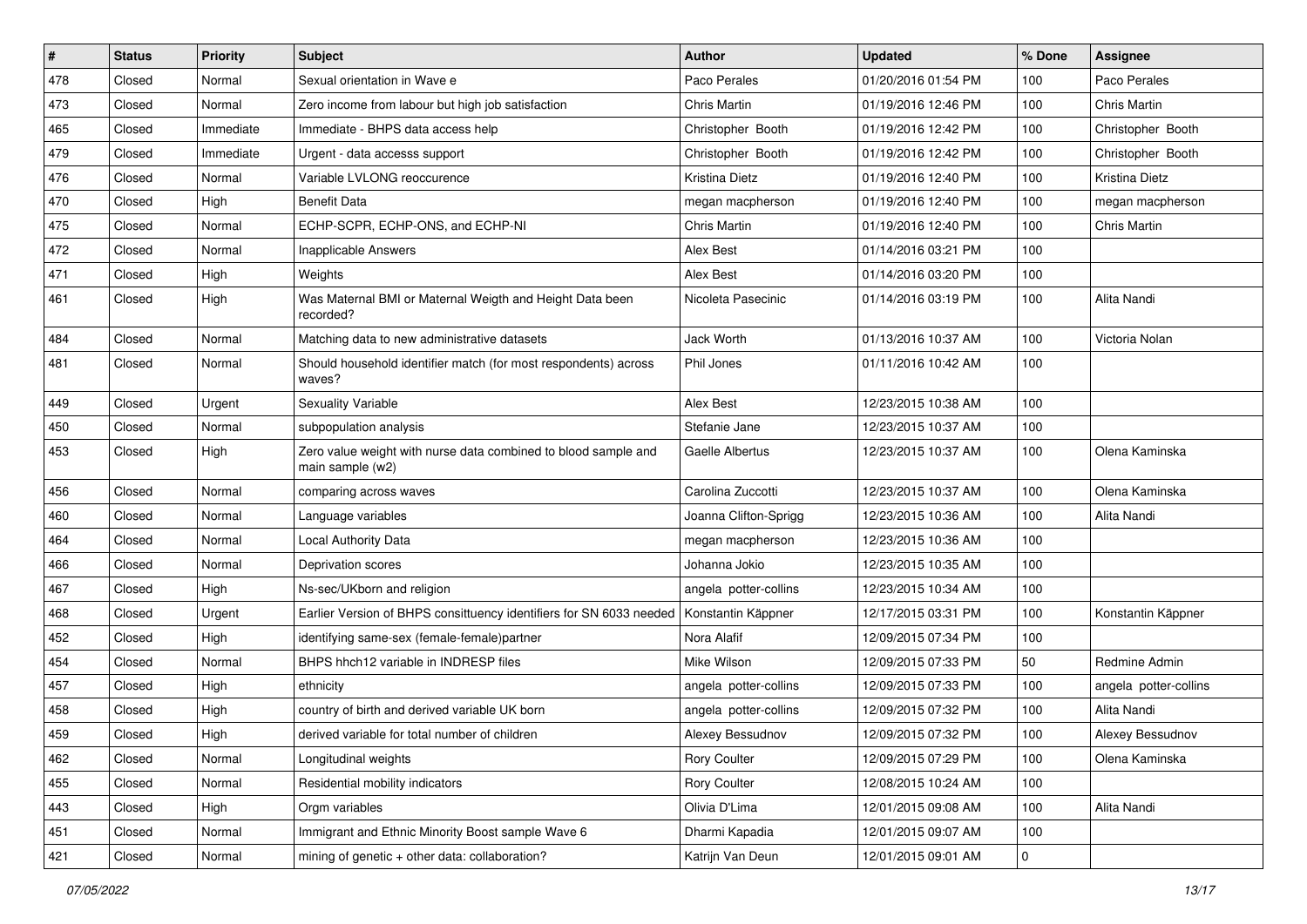| $\vert$ # | <b>Status</b> | <b>Priority</b> | Subject                                                                                                                         | <b>Author</b>           | <b>Updated</b>      | % Done | <b>Assignee</b>   |
|-----------|---------------|-----------------|---------------------------------------------------------------------------------------------------------------------------------|-------------------------|---------------------|--------|-------------------|
| 446       | Closed        | Normal          | Childcare analysis                                                                                                              | Ceri Hughes             | 11/30/2015 05:23 PM | 100    | Alita Nandi       |
| 448       | Closed        | Normal          | weights                                                                                                                         | Vernon Hedge            | 11/20/2015 09:23 AM | 100    | Olena Kaminska    |
| 438       | Closed        | Normal          | Identifying a change in address                                                                                                 | Federico Zilio          | 11/19/2015 03:58 PM | 100    |                   |
| 447       | Closed        | Normal          | Wave 5                                                                                                                          | Dharmi Kapadia          | 11/19/2015 03:53 PM | 100    |                   |
| 442       | Closed        | Normal          | Weight for longitudinal analysis with BHPS Youth dataset                                                                        | Genevieve Gariepy       | 11/16/2015 03:22 PM | 100    |                   |
| 444       | Closed        | Normal          | I need help                                                                                                                     | Abdulganiyu Ajani       | 11/16/2015 03:21 PM | 100    | Abdulganiyu Ajani |
| 445       | Closed        | Normal          | Pain and work                                                                                                                   | Karen Steadman          | 11/16/2015 03:21 PM | 100    | Redmine Admin     |
| 366       | Closed        | Normal          | Work on attrition and non-response                                                                                              | <b>Martin Griffiths</b> | 11/10/2015 03:07 PM | 100    | Redmine Admin     |
| 25        | Closed        | Normal          | Merge the files                                                                                                                 | Anita Staneva           | 11/10/2015 03:07 PM | 80     | Redmine Admin     |
| 200       | Closed        | Normal          | relationship data in altego file                                                                                                | Derek King              | 11/10/2015 03:06 PM | 0      | Redmine Admin     |
| 219       | Closed        | Normal          | Fertility history Understanding Societies Wave 1                                                                                | Wieke Selten            | 11/10/2015 03:06 PM | 100    | Redmine Admin     |
| 239       | Closed        | Normal          | oprlg, oprlg0 and oprlg1 in three waves                                                                                         | Yinxuan Huang           | 11/10/2015 03:06 PM | 100    | Redmine Admin     |
| 248       | Closed        | High            | Question about Ida variable                                                                                                     | Lee Young               | 11/10/2015 03:05 PM | 100    | Lee Young         |
| 214       | Closed        | Normal          | SPSS files and documentation                                                                                                    | John F Hall             | 11/10/2015 03:04 PM | 100    | Redmine Admin     |
| 203       | Closed        | Normal          | Merging BPHS and US                                                                                                             | Morag Treanor           | 11/10/2015 03:03 PM | 100    | Redmine Admin     |
| 275       | Closed        | Normal          | BHPS sample psu strata variables                                                                                                | Charlotte Woodhead      | 11/10/2015 03:03 PM | 100    | Redmine Admin     |
| 49        | Closed        | Urgent          | "SPONTANEOUS" response category                                                                                                 | Sung Park               | 11/10/2015 03:03 PM | 100    | Redmine Admin     |
| 32        | Closed        | Urgent          | Individual and Household Weights for combining EMBS plus ethnic<br>minority individuals in GPS & by 5 ethnic groups             | Sung Park               | 11/10/2015 03:02 PM | 100    | Redmine Admin     |
| 191       | Closed        | Normal          | current employment situation and current job                                                                                    | Giulia Montresor        | 11/10/2015 03:02 PM | 100    | Redmine Admin     |
| 21        | Closed        | High            | Merging household and individual data set-wave1, 2009-2010                                                                      | Anita Staneva           | 11/10/2015 03:01 PM | 50     | Redmine Admin     |
| 46        | Closed        | Normal          | <b>Review Board</b>                                                                                                             | Amy Thomas              | 11/10/2015 03:00 PM | 100    | Redmine Admin     |
| 35        | Closed        | Normal          | Employment status history                                                                                                       | Lorraine Waller         | 11/10/2015 02:59 PM | 100    | Redmine Admin     |
| 24        | Closed        | Normal          | Household Reference Person                                                                                                      | Chris Lord              | 11/10/2015 02:58 PM | 100    | Redmine Admin     |
| 27        | Closed        | Normal          | Index Terms for Understsanding Society?                                                                                         | Abita Bhaskar           | 11/10/2015 02:58 PM | 80     | Redmine Admin     |
| 71        | Closed        | Normal          | Retirement planning module                                                                                                      | <b>Rigmor Nielsen</b>   | 11/10/2015 02:58 PM | 100    | Redmine Admin     |
| 22        | Closed        | Normal          | Matching parent's information to their children (aged >15) in the<br>same household                                             | Maren M. Michaelsen     | 11/10/2015 02:57 PM | 50     | Redmine Admin     |
| 29        | Closed        | Normal          | Educational and health linkage data                                                                                             | Ruth Kipping            | 11/10/2015 02:57 PM | 100    | Redmine Admin     |
| 26        | Closed        | Normal          | NS-Sec                                                                                                                          | Chris Lord              | 11/10/2015 02:56 PM | 100    | Redmine Admin     |
| 33        | Closed        | Normal          | Unemployment history for BHPS sample members of UndStand<br>Soc. Survey (between 2nd wave of UndStand and last wave of<br>BHPS) | James Laurence          | 11/10/2015 02:55 PM | 100    | Redmine Admin     |
| 28        | Closed        | Normal          | Household income data variables                                                                                                 | Alex Fenton             | 11/10/2015 02:55 PM | 80     | Redmine Admin     |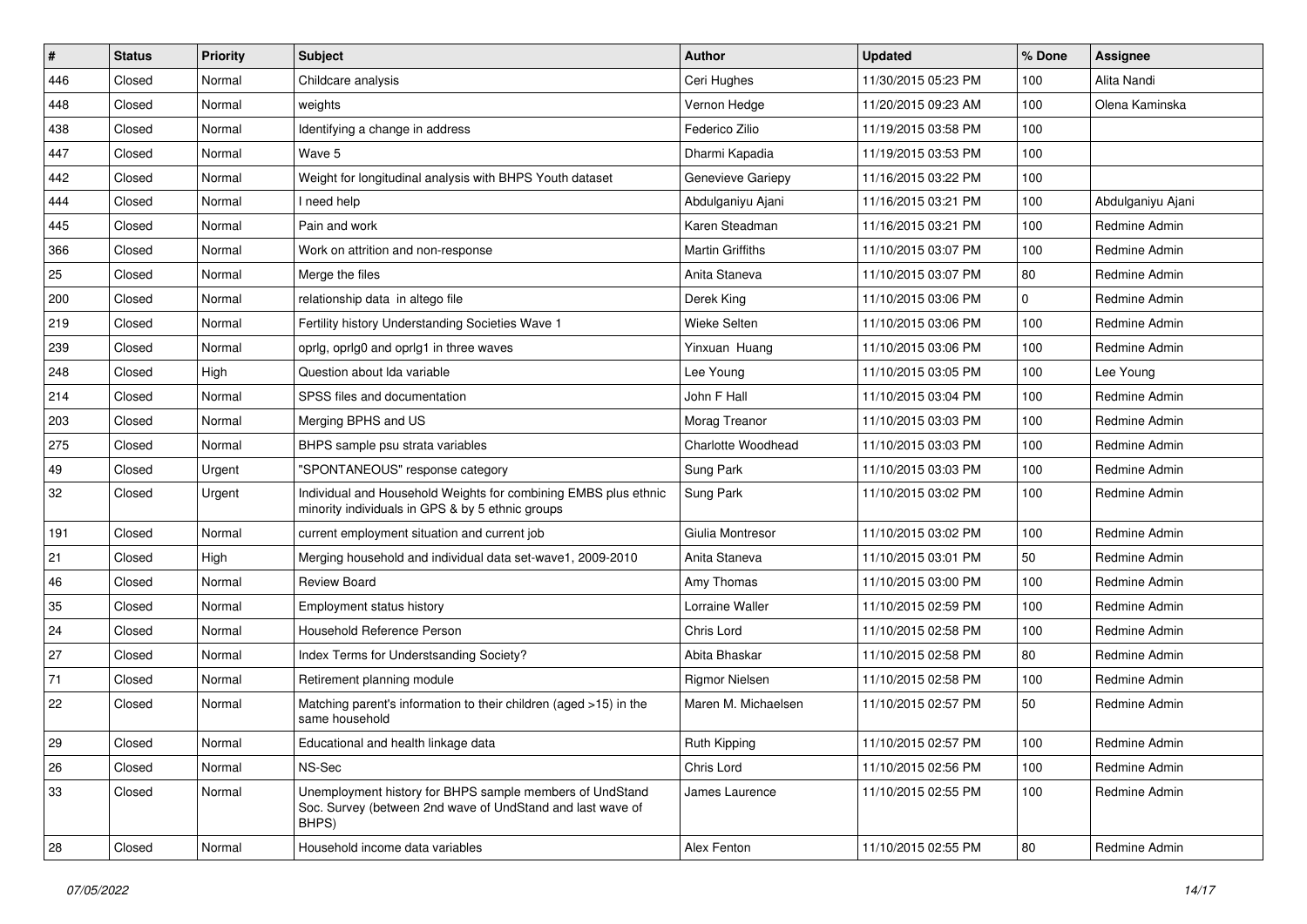| $\vert$ # | <b>Status</b> | <b>Priority</b> | <b>Subject</b>                                                               | <b>Author</b>             | <b>Updated</b>      | % Done | <b>Assignee</b>           |
|-----------|---------------|-----------------|------------------------------------------------------------------------------|---------------------------|---------------------|--------|---------------------------|
| 287       | Closed        | Immediate       | Clarification on showcard items                                              | Sarah Hillcoat-Nalletamby | 11/10/2015 02:54 PM | 100    | Sarah Hillcoat-Nalletamby |
| 40        | Closed        | High            | School Code (Schcode)                                                        | Lorraine Waller           | 11/10/2015 02:54 PM | 100    | Redmine Admin             |
| 31        | Closed        | Normal          | Interim wave 2 release                                                       | Kareena McAloney          | 11/10/2015 02:53 PM | 50     | Redmine Admin             |
| 39        | Closed        | Urgent          | Discontinued derived variable a_jsprof_dv? v2                                | <b>Rigmor Nielsen</b>     | 11/10/2015 02:52 PM | 100    | Redmine Admin             |
| 37        | Closed        | Normal          | Discontinued derived variable a jsprof dv?                                   | <b>Rigmor Nielsen</b>     | 11/10/2015 02:52 PM | 100    | Redmine Admin             |
| 38        | Closed        | Normal          | Weight to use at benefit unit level                                          | Mike Bielby               | 11/10/2015 02:51 PM | 100    | Redmine Admin             |
| 206       | Closed        | Normal          | income variables in Understanding Society                                    | Giulia Montresor          | 11/10/2015 02:50 PM | 100    | Redmine Admin             |
| 55        | Closed        | Normal          | Do weights adjust for non-independence of children within<br>households?     | Peter Taylor              | 11/10/2015 02:50 PM | 100    | Olena Kaminska            |
| 47        | Closed        | Normal          | <b>BHPS Question</b>                                                         | Scott Le Vine             | 11/10/2015 02:49 PM | 100    | Redmine Admin             |
| 41        | Closed        | High            | Citizenship question -- only once?                                           | David Bartram             | 11/10/2015 02:49 PM | 100    | Redmine Admin             |
| 54        | Closed        | Normal          | Weights for youth self-completion data                                       | Peter Taylor              | 11/10/2015 02:48 PM | 100    | Olena Kaminska            |
| 42        | Closed        | Urgent          | Imputation flags on gross income                                             | Mark Tomlinson            | 11/10/2015 02:47 PM | 100    | Redmine Admin             |
| 104       | Closed        | Normal          | occupation codes                                                             | Carolina Zuccotti         | 11/10/2015 02:46 PM | 100    | Gundi Knies               |
| 139       | Closed        | Normal          | Comparing BHPS and Understanding Society results                             | Theodore Joloza           | 11/10/2015 02:45 PM | 100    | Redmine Admin             |
| 96        | Closed        | High            | SN 3954 British Household Panel Survey Combined Work-Life<br>History         | Chris Foster              | 11/10/2015 02:44 PM | 0      | Redmine Admin             |
| 188       | Closed        | Normal          | Job satisfaction and promotion variables                                     | Sarah Parsons             | 11/10/2015 02:44 PM | 100    | Redmine Admin             |
| 184       | Closed        | Normal          | How the derived variable of highest educational qualification is<br>derived? | YIFAN SHEN                | 11/10/2015 02:43 PM | 100    | Redmine Admin             |
| 77        | Closed        | High            | Parents' educational qualifications                                          | Adriana Duta              | 11/10/2015 02:43 PM | 100    | Redmine Admin             |
| 60        | Closed        | Normal          | SL Version W2 Interim Relaease                                               | <b>IAN ALCOCK</b>         | 11/10/2015 02:38 PM | 90     | Redmine Admin             |
| 156       | Closed        | Low             | Variables and weights                                                        | Giulia Montresor          | 11/10/2015 02:37 PM | 100    | Redmine Admin             |
| 145       | Closed        | High            | working with two waves and weights                                           | Giulia Montresor          | 11/10/2015 02:36 PM | 100    | Giulia Montresor          |
| 205       | Closed        | Normal          | Comparable health variables: BHPS-USoc                                       | David Bayliss             | 11/10/2015 02:36 PM | 100    | Redmine Admin             |
| 211       | Closed        | Normal          | ethid4a and pride4a in wave 2                                                | Yinxuan Huang             | 11/10/2015 02:35 PM | 100    | Redmine Admin             |
| 160       | Closed        | Normal          | Mental health service use data                                               | Dharmi Kapadia            | 11/10/2015 02:34 PM | 100    | Redmine Admin             |
| 157       | Closed        | Normal          | how long in the labor market                                                 | Frank Feng                | 11/10/2015 02:31 PM | 100    | Redmine Admin             |
| 176       | Closed        | Normal          | Missing parental data                                                        | Sam Baars                 | 11/10/2015 02:30 PM | $100$  | Redmine Admin             |
| 152       | Closed        | Normal          | Question about ficode                                                        | Sara Watson               | 11/10/2015 02:29 PM | 100    | Redmine Admin             |
| 181       | Closed        | High            | Age for youths in the youth questionnaire                                    | Madeline Crosswaite       | 11/10/2015 02:27 PM | 100    | Redmine Admin             |
| 177       | Closed        | Normal          | SF36 in BHPS and SF12 in UKHLS                                               | Emma Salter               | 11/10/2015 02:26 PM | 100    | Redmine Admin             |
| 182       | Closed        | Urgent          | Derived Variable a higual dv                                                 | Madeline Crosswaite       | 11/10/2015 02:25 PM | 100    | Redmine Admin             |
| 208       | Closed        | Urgent          | move abroad                                                                  | Giulia Montresor          | 11/10/2015 02:24 PM | 100    | Redmine Admin             |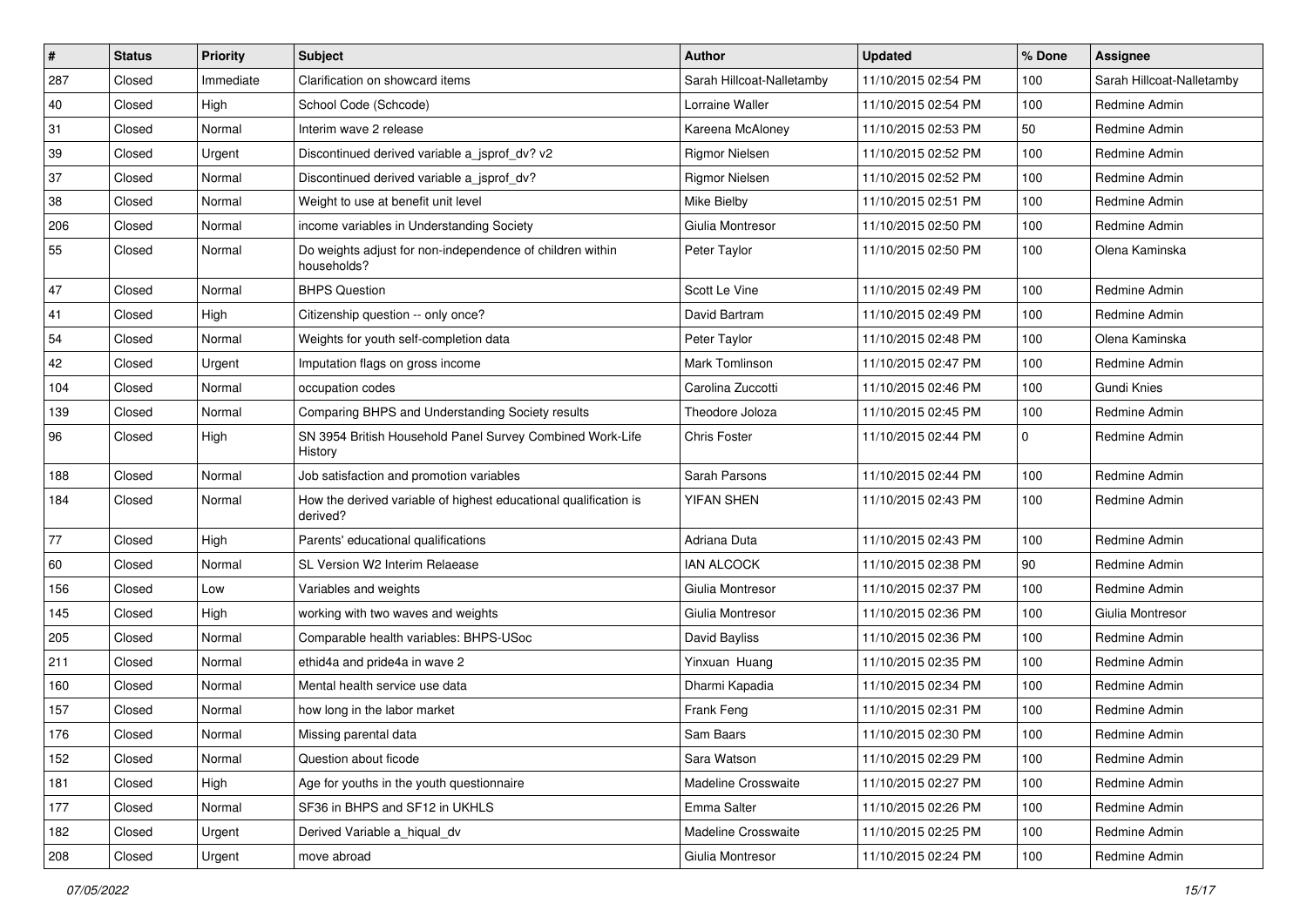| $\sharp$ | <b>Status</b> | <b>Priority</b> | Subject                                                                                                             | Author                  | <b>Updated</b>      | % Done      | <b>Assignee</b>  |
|----------|---------------|-----------------|---------------------------------------------------------------------------------------------------------------------|-------------------------|---------------------|-------------|------------------|
| 198      | Closed        | Normal          | Understanding Societies wave 1: a_Imend                                                                             | <b>Wieke Selten</b>     | 11/10/2015 02:22 PM | 100         | Redmine Admin    |
| 190      | Closed        | Normal          | Wave 3 release date and content on loneliness                                                                       | Marcus Green            | 11/10/2015 02:22 PM | 100         | Redmine Admin    |
| 195      | Closed        | Normal          | Wave 3 Special Licence Access                                                                                       | Dharmi Kapadia          | 11/10/2015 02:22 PM | 100         |                  |
| 189      | Closed        | Normal          | Items from citizenship survey                                                                                       | Matt Easterbrook        | 11/10/2015 02:21 PM | 100         | Redmine Admin    |
| 194      | Closed        | Normal          | Type of postsecondary education attended                                                                            | L Lessard-Phillips      | 11/10/2015 02:20 PM | 100         | Redmine Admin    |
| 192      | Closed        | Normal          | Wave 3 adult data                                                                                                   | Jon Heron               | 11/10/2015 02:19 PM | 100         | Redmine Admin    |
| 202      | Closed        | Normal          | Analysing respondents from a particular year from two waves                                                         | Gary Pang               | 11/10/2015 02:19 PM | 100         | Redmine Admin    |
| 199      | Closed        | Normal          | health conditions in main adult data set - wave 1 and wave 2                                                        | Jennifer Roberts        | 11/10/2015 02:18 PM | 100         | Jennifer Roberts |
| 193      | Closed        | Normal          | <b>Commonwealth Games Questions</b>                                                                                 | clare leadbetter        | 11/10/2015 02:18 PM | 100         | Redmine Admin    |
| 215      | Closed        | Normal          | Recording of deaths to BHPS / US respondents                                                                        | John MacInnes           | 11/10/2015 02:16 PM | 100         | Redmine Admin    |
| 207      | Closed        | Urgent          | income variables                                                                                                    | Giulia Montresor        | 11/10/2015 02:15 PM | 100         | Redmine Admin    |
| 237      | Closed        | High            | Net Income Variable - Anticipated Release Date                                                                      | Onyinye Ezeyi           | 11/10/2015 02:14 PM | 100         | Redmine Admin    |
| 81       | Closed        | High            | Does Health Visitor data still exist in Understanding Society                                                       | <b>Matthew Swannell</b> | 11/10/2015 12:35 PM | 100         | Redmine Admin    |
| 247      | Closed        | High            | Data on Political Attitudes and Household debt                                                                      | Andreas Wiedemann       | 11/10/2015 12:23 PM | 100         |                  |
| 226      | Closed        | Normal          | geographical identifiers                                                                                            | <b>Andrew Meyer</b>     | 11/10/2015 12:22 PM | 100         | Redmine Admin    |
| 288      | Closed        | High            | Question about xwave dataset                                                                                        | Yinxuan Huang           | 11/10/2015 12:21 PM | 100         | Alita Nandi      |
| 224      | Closed        | Normal          | enumerated person weight vs person design weight                                                                    | Gary Pang               | 11/10/2015 12:20 PM | 100         | Redmine Admin    |
| 225      | Closed        | Normal          | Merging BHPS and USOC weighting.                                                                                    | Nathan Hudson-Sharp     | 11/10/2015 11:11 AM | 100         | Olena Kaminska   |
| 217      | Closed        | Normal          | linkage with npd                                                                                                    | marta de philippis      | 11/10/2015 11:09 AM | 100         |                  |
| 279      | Closed        | High            | Westminster Parliamentary Constituency identifiers                                                                  | James Dennison          | 11/10/2015 11:09 AM | 100         | Redmine Admin    |
| 249      | Closed        | Urgent          | Merging BHPS and US                                                                                                 | Alice Lazzati           | 11/10/2015 11:08 AM | 100         | Redmine Admin    |
| 227      | Closed        | High            | Variable about university attended?                                                                                 | Vikki Boliver           | 11/10/2015 11:07 AM | 100         | Vikki Boliver    |
| 232      | Closed        | Normal          | Finding out whether an individual moved house between WAVE 18<br>of BHPS and WAVES 2 and 3 of Understanding Society | James Laurence          | 11/10/2015 11:07 AM | 100         | James Laurence   |
| 235      | Closed        | Normal          | income                                                                                                              | peter tammes            | 11/10/2015 11:05 AM | 100         | Redmine Admin    |
| 221      | Closed        | Normal          | detailed information on derived variables                                                                           | Zoe Oldfield            | 11/10/2015 11:04 AM | 100         |                  |
| 261      | Closed        | High            | Weighting for wave 2                                                                                                | Fatemeh Behzadnejad     | 11/10/2015 11:03 AM | 100         | Olena Kaminska   |
| 262      | Closed        | Normal          | Weights                                                                                                             | Maire Williams          | 11/10/2015 11:03 AM | 100         | Olena Kaminska   |
| 319      | Closed        | Normal          | Merging individual and household data in SPSS                                                                       | Emine Deviren           | 11/10/2015 11:02 AM | $\mathbf 0$ | Redmine Admin    |
| 291      | Closed        | Normal          | USOC cross-section household weight for BHPS sample: wave 3                                                         | Alex Hurrell            | 11/10/2015 11:01 AM | 100         | Olena Kaminska   |
| 253      | Closed        | Normal          | general population sample                                                                                           | peter tammes            | 11/10/2015 11:01 AM | 100         | Olena Kaminska   |
| 294      | Closed        | Normal          | a_empstat file at UKHLS wave 1                                                                                      | Amanda Hughes           | 11/10/2015 11:00 AM | 100         | Redmine Admin    |
| 306      | Closed        | Normal          | Link with HES data?                                                                                                 | <b>Emily Williams</b>   | 11/10/2015 11:00 AM | 100         | Redmine Admin    |